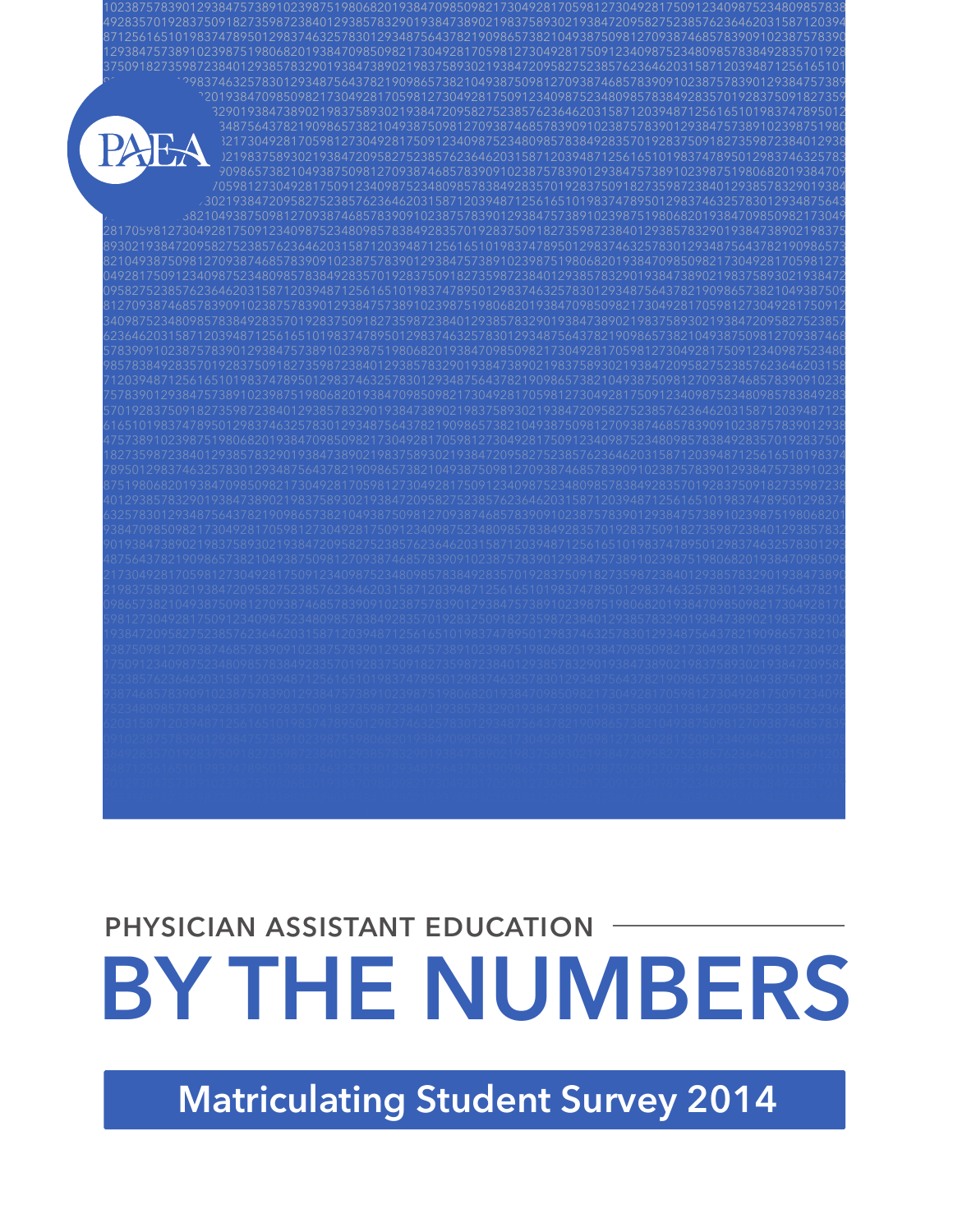#### **COPYRIGHT © 2015 by the Physician Assistant Education Association**

This report is distributed under the terms of the Creative Commons Attribution-NoDerivatives-NonCommercial 1.0 license. A reference copy of this license may be found at http://creativecommons.org/licenses/by-nd-nc/1.0/

#### **ACKNOWLEDGMENTS**

PAEA acknowledges the Research Council and its current chair, Richard Dehn, MPA, PA-C, for their review and guidance. The PAEA Research Department staff were responsible for the development and administration of the survey, as well as the preparation of this report:

Anthony A. Miller, ME**D**, PA-C, Chief Policy & Research Officer, PAEA Lindsey M. Huang, MA, Director, Research & Senior Analyst, PAEA Rachel A. Hamann, Manager, Research, PAEA

#### **RECOMMENDED CITATION**

Physician Assistant Education Association, *By the Numbers: Matriculating Students 2014*, Washington, D.C.: PAEA, 2015. doi:10.17538/mss2015.002

For questions regarding the contents of this report, please contact Research Manager Rachel Hamann (rhamann@PAEAonline.org).

**\_\_\_\_\_\_\_\_\_\_\_\_\_\_\_\_\_\_\_\_\_\_\_\_\_\_\_\_\_\_\_\_\_\_\_\_\_\_\_\_\_\_\_\_\_\_\_\_\_\_\_\_\_\_\_\_\_\_\_\_\_\_\_\_\_\_\_\_\_\_\_\_\_\_\_\_\_\_\_\_\_\_\_\_\_**

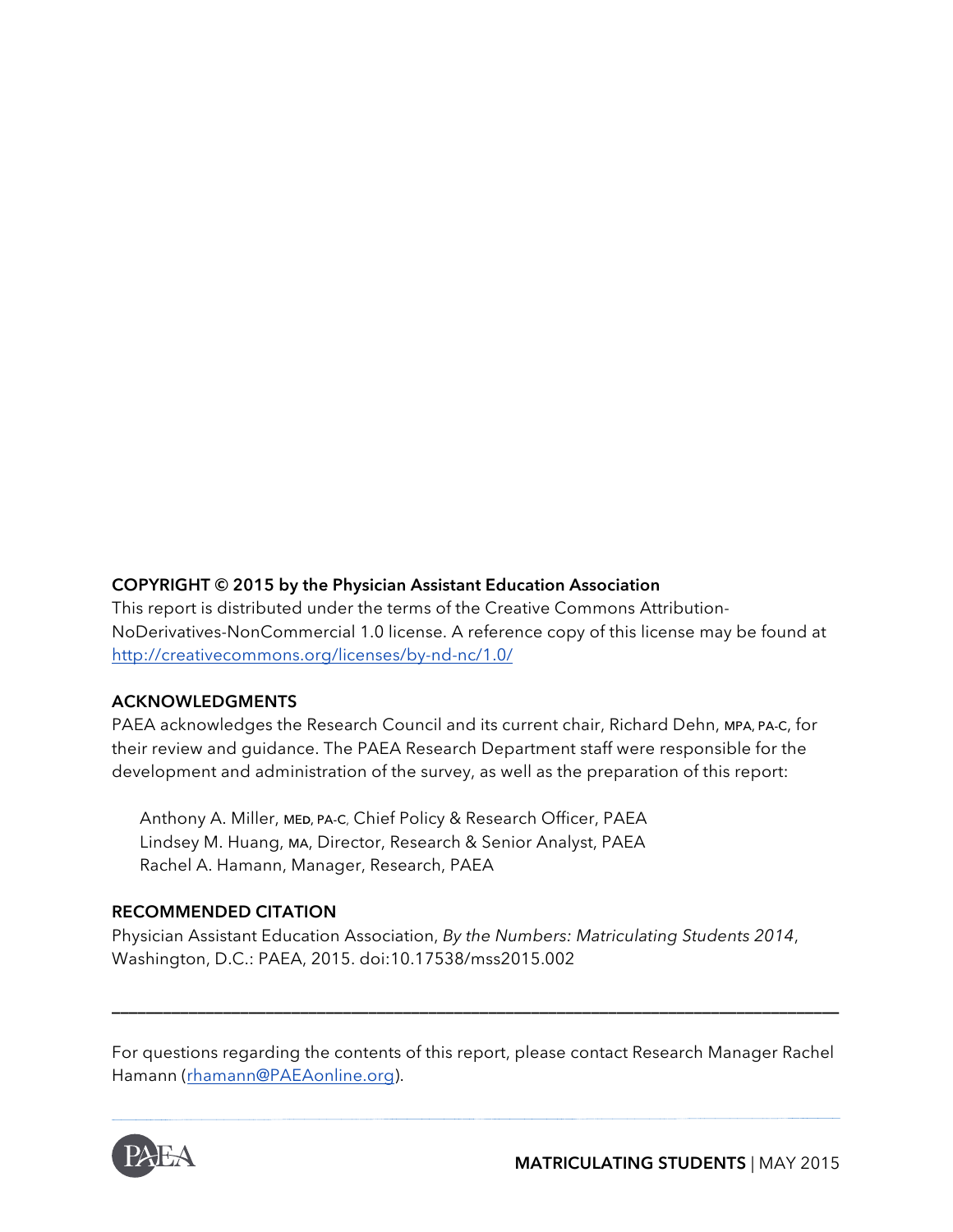## TABLE OF CONTENTS

| TABLE 1. DISTRIBUTION OF STUDENTS AND PROGRAMS BY U.S. CENSUS REGION                | 3              |
|-------------------------------------------------------------------------------------|----------------|
| TABLE 2. STUDENTS' PARTICIPATION AND YEAR ENROLLED IN A PRE-PROFESSIONAL PROGRAM    | 3              |
| FIGURE 1. MONTH STUDENTS ENTERED INTO PA PROGRAMS VERSUS EXPECTED GRADUATION MONTH  | $\overline{4}$ |
| TABLE 3. YEAR STUDENTS EXPECT TO GRADUATE FROM THE PA PROGRAM                       | 4              |
| TABLE 4. HEALTH AND WELL-BEING IN THE PAST WEEK                                     | 5              |
| TABLE 5. MOST COMMON ACTIVITIES PRIOR TO MATRICULATION                              | 6              |
| TABLE 6. MILITARY EXPERIENCE                                                        | $\overline{7}$ |
| <b>TABLE 7. MILITARY SERVICE</b>                                                    | $\overline{7}$ |
| TABLE 8. YEARS OF ACTIVE DUTY                                                       | 8              |
| TABLE 9. MILITARY HEALTH CARE EXPERIENCE                                            | 8              |
| TABLE 10. YEARS OF MILITARY HEALTH CARE EXPERIENCE                                  | 8              |
| TABLE 11. MILITARY EXPERIENCE, BY GENDER                                            | 8              |
| TABLE 13. MILITARY EXPERIENCE, BY RACE                                              | 9              |
| TABLE 14. MILITARY EXPERIENCE, BY HIGHEST DEGREE HELD                               | 9              |
| TABLE 15. MILITARY EXPERIENCE, BY YEARS PASSED SINCE MOST RECENTLY COMPLETED DEGREE | 9              |
| TABLE 16. HIGHEST DEGREE PRIOR TO PA SCHOOL                                         | 10             |
| TABLE 17. UNDERGRADUATE AREA(S) OF STUDY                                            | 10             |
| TABLE 18. UNDERGRADUATE GPA                                                         | 11             |
| TABLE 19. WHEN DECIDED TO BECOME A PA                                               | 12             |
| TABLE 20. YEARS PASSED SINCE MOST RECENTLY COMPLETED DEGREE                         | 12             |
| TABLE 21. TIME SPENT BETWEEN MOST RECENT DEGREE AND PA SCHOOL                       | 12             |
| TABLE 22. NUMBER OF PROGRAMS APPLIED, INTERVIEWED, AND ACCEPTED                     | 13             |
| TABLE 23. NUMBER OF SCHOOL YEARS APPLIED TO PA SCHOOL                               | 13             |
| TABLE 24. CONSIDERATION OF OTHER HEALTH PROFESSIONS AS CAREERS                      | 13             |
| TABLE 25. LEVEL OF INFLUENCE OF FACTORS ON DECISION TO BECOME A PA                  | 14             |
| TABLE 26. LEVEL OF INFLUENCE OF FACTORS ON DECISION TO ATTEND CURRENT PA PROGRAM    | 15             |
| TABLE 27. STUDENTS' HEALTH CARE EXPERIENCE AND TYPES OF EXPERIENCE                  | 16             |
| TABLE 28. WEEKS OF HEALTH CARE EXPERIENCE BY TYPE                                   | 16             |
| TABLE 29. PARTICIPATION IN VOLUNTEER COMMUNITY SERVICE                              | 16             |
| TABLE 30. WEEKS OF HEALTH CARE EXPERIENCE BY SETTING LOCATION                       | 17             |
| TABLE 31. DESIRABILITY OF FUTURE PRACTICE ENVIRONMENTS                              | 18             |
| TABLE 32. LIKELIHOOD OF PRACTICING IN A MEDICALLY UNDERSERVED AREA                  | 18             |
| TABLE 33. INTENDED SPECIALTY AND PRIMARY CARE                                       | 19             |
| TABLE 34. EXPECTED SALARY AFTER GRADUATION                                          | 19             |
| TABLE 35. RATING OF THE IMPORTANCE OF FACTORS RELATED TO CAREER CHOICES             | 20             |
| TABLE 36. AGE AT TIME OF MATRICULATION                                              | 21             |
| <b>TABLE 37. GENDER</b>                                                             | 21             |
| <b>TABLE 38. ETHNICITY</b>                                                          | 21             |
| TABLE 39. RACE                                                                      | 21             |
| TABLE 40. ENVIRONMENTS WHERE STUDENTS SPENT A MAJORITY OF THEIR LIVES               | 22             |
|                                                                                     |                |

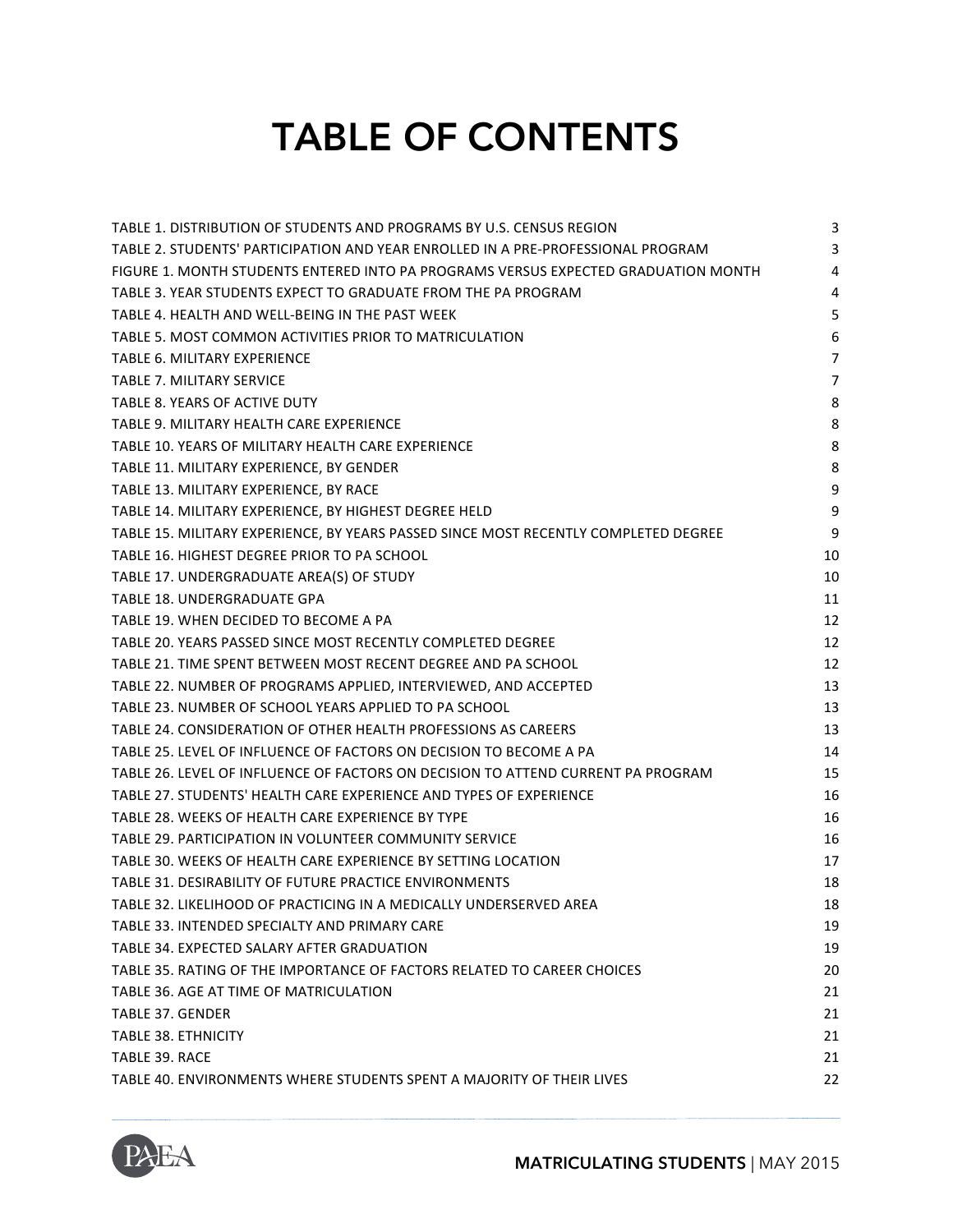| <b>TABLE 41. CIVIL STATUS</b>                                                           | 22 |
|-----------------------------------------------------------------------------------------|----|
| TABLE 42. NUMBER OF DEPENDENTS                                                          | 22 |
| TABLE 43. GROSS HOUSEHOLD INCOME BY DEPENDENT STATUS                                    | 23 |
| TABLE 44. HIGHEST LEVEL OF EDUCATION OBTAINED BY PARENTS OR GUARDIANS                   | 23 |
| TABLE 45. OUTSTANDING EDUCATIONAL DEBT                                                  | 24 |
| TABLE 46. AMOUNT OF OUTSTANDING EDUCATIONAL DEBT                                        | 24 |
| TABLE 47. METHODS OF FINANCING COLLEGE (OR OTHER PRE-PHYSICIAN ASSISTANT EDUCATION), AS |    |
| PERCENTAGE OF TOTAL MEANS OF FINANCING                                                  | 24 |
| TABLE 48. INTENDED METHODS OF FINANCING PA EDUCATION, AS PERCENTAGE OF TOTAL MEANS      |    |
| OF FINANCING                                                                            | 25 |
| <b>TABLE 49. CONSUMER DEBT</b>                                                          | 25 |
| TABLE 50. TYPE AND AMOUNT OF CONSUMER DEBT                                              | 25 |
| TABLE 51. ANTICIPATED DEBT LOAD FROM PA SCHOOL                                          | 26 |
|                                                                                         |    |

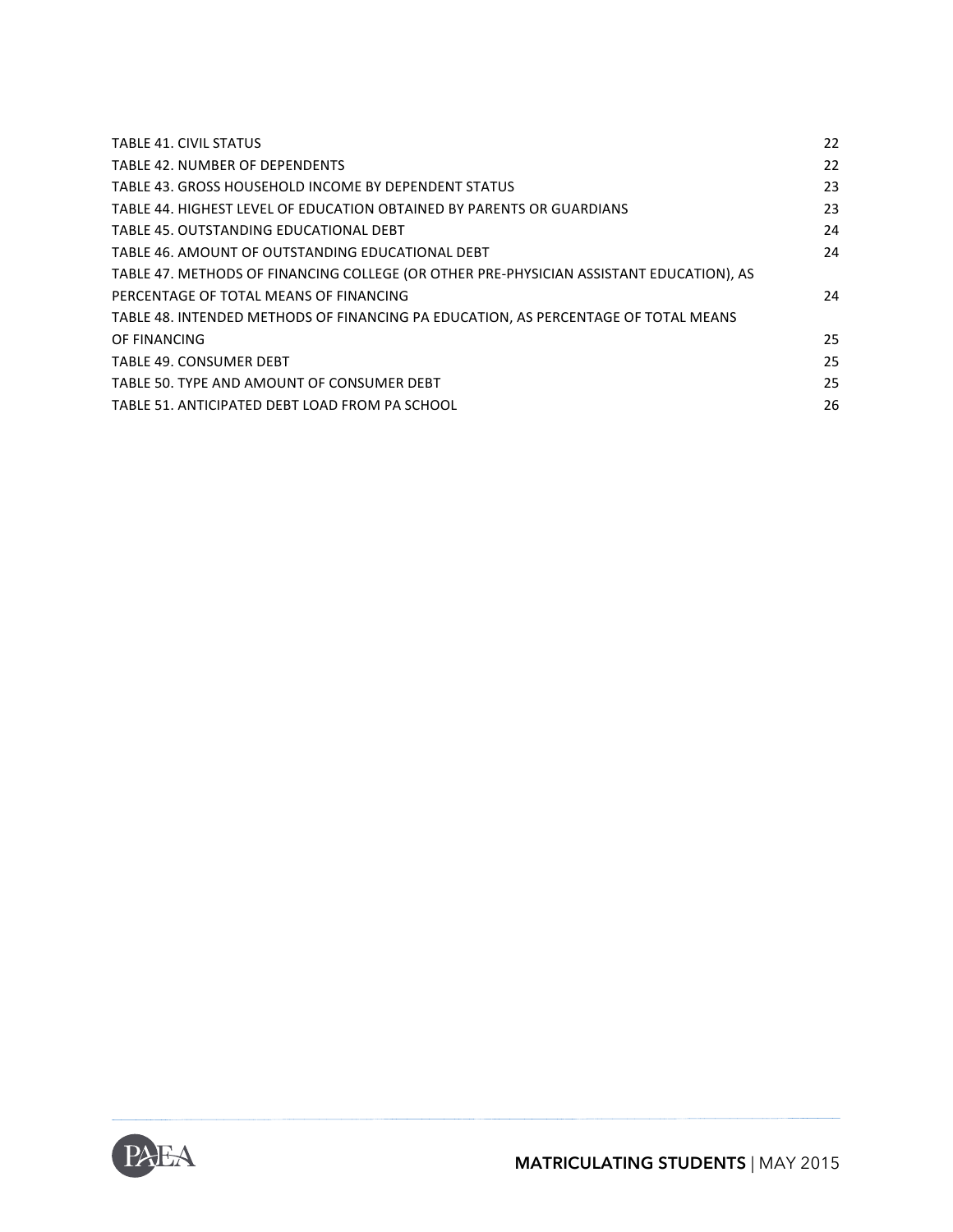## INTRODUCTION

#### **BACKGROUND**

In 2013, the Physician Assistant Education Association (PAEA or the Association) developed and administered its first Matriculating Student Survey (MSS). The MSS collects information from entering physician assistant (PA) students with the aim of improving education, recruitment, and retention. The survey was based on a previous student survey administered in collaboration with the American Academy of Physician Assistants, as well as question items from the Association of American Medical Colleges Matriculating Student Questionnaire and the Higher Education Research Institute's College Senior Survey.

#### **METHODOLOGY**

Human subjects review determined that the study was exempt. In 2014, the MSS was emailed to 180 PAEA member program directors at the beginning of the month that their program admitted students into the first-year class. Program directors were instructed to forward a survey link to their students and encourage participation. In addition, program directors were requested to provide a head count of their first-year class in order to calculate program and national response rates. In order to achieve an adequate response rate, PAEA research staff sent reminder emails to non-respondents and conducted follow-up phone calls to programs with a response rate less than 80%. Following the identification of duplicate cases, the survey garnered 5,530 unique responses. Based upon program director class size responses and data from the 2014 Annual Program Survey, the response rate is estimated as 62%, an increase of 10% (1,133 responses) from the 2013 MSS.

#### **FUTURE DIRECTIONS**

In 2013, the results of the MSS were published in a series of issue briefs on topics of interest, such as demographics, indebtedness, health care and work experience, and education and career choice. This year, the results of the 2014 MSS are presented through data tables and figures with minimal narrative.

As PAEA continues to gather student data through the MSS, it plans to publish data in a series of tables and figures with longitudinal data in order to better identify changes or trends among PA students. This reporting style will also allow for better comparisons of PA student data to other health professions. Issue briefs will be published periodically when interesting trends are identified.

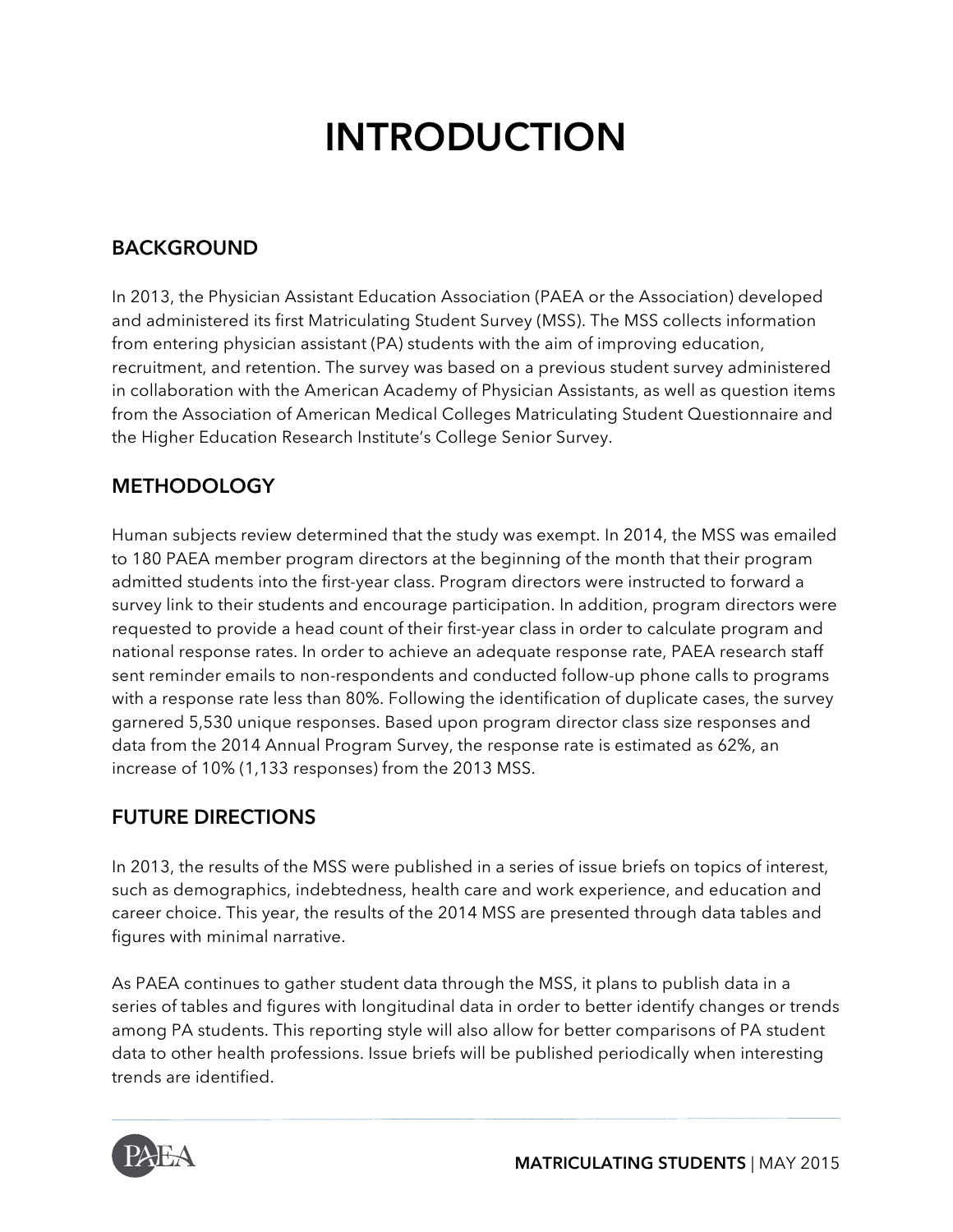## **CONCLUSION**

The PAEA Research Council and Research Department staff would like to thank the program directors and faculty who facilitated the distribution of the survey, as well as the 5,330 students who participated in the survey. Seventy-two programs (40% of all responding programs) achieved the minimum 80% response rate to be entered into drawings for either a complimentary registration to the 2015 Education Forum in Washington, D.C., or a gift card for a student event (e.g., pizza party). Congratulations to Clarkson University and the University of South Alabama, winners of the Forum registration and gift card, respectively.

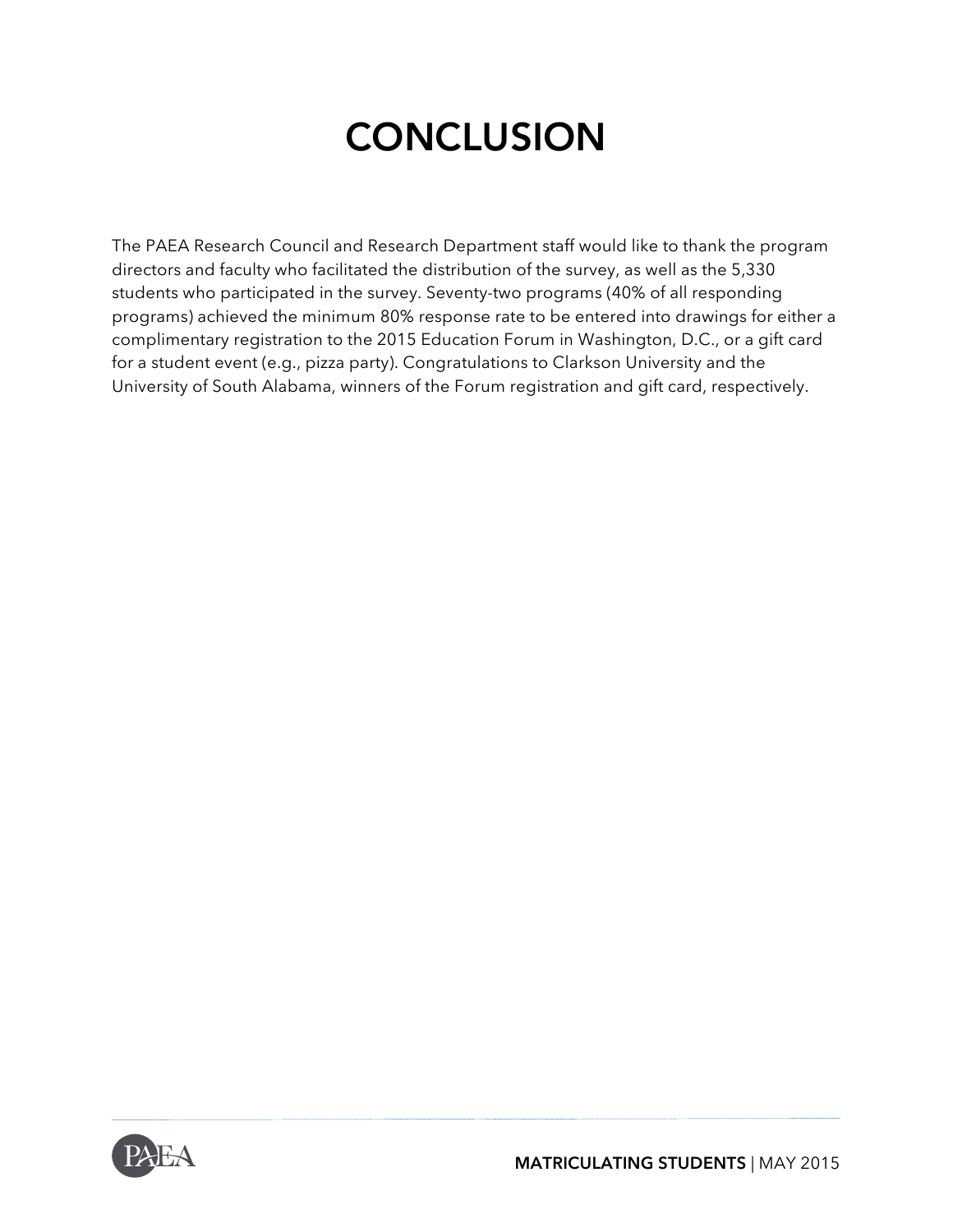## PA PROGRAM PROFILES

#### **TABLE 1. Distribution of Students and Programs by U.S. Census Region**

|           | <b>Students</b> |       |     | Programs |
|-----------|-----------------|-------|-----|----------|
|           | n               | %     | n   | ℅        |
| Northeast | 1,435           | 27.3  | 56  | 31.1     |
| Midwest   | 1,085           | 20.6  | 42  | 23.3     |
| South     | 2,010           | 38.2  | 60  | 33.3     |
| West      | 732             | 13.9  | 22  | 12.2     |
| Total     | 5,262           | 100.0 | 180 | 100.0    |

*Note: See Appendix A for U.S. Census Bureau regions.*

#### **TABLE 2. Students' Participation and Year Enrolled in a Pre-Professional Program**

| <b>Students' Participation</b>                              | n     | ℅     |
|-------------------------------------------------------------|-------|-------|
| Entered into a pre-professional program                     | 448   | 8.4   |
| Directly admitted into professional phase of the<br>program | 4,857 | 91.6  |
| <b>Total</b>                                                | 5,305 | 100.0 |
|                                                             |       |       |
| Year Enrolled in Pre-PA Program                             | n     | %     |
| 2010                                                        | 72    | 16.7  |
| 2011                                                        | 235   | 54.5  |
| 2012                                                        | 76    | 17.6  |
| 2013                                                        | 21    | 4.9   |
| 2014                                                        | 27    | 6.3   |
| <b>Total</b>                                                | 431   | 100.0 |

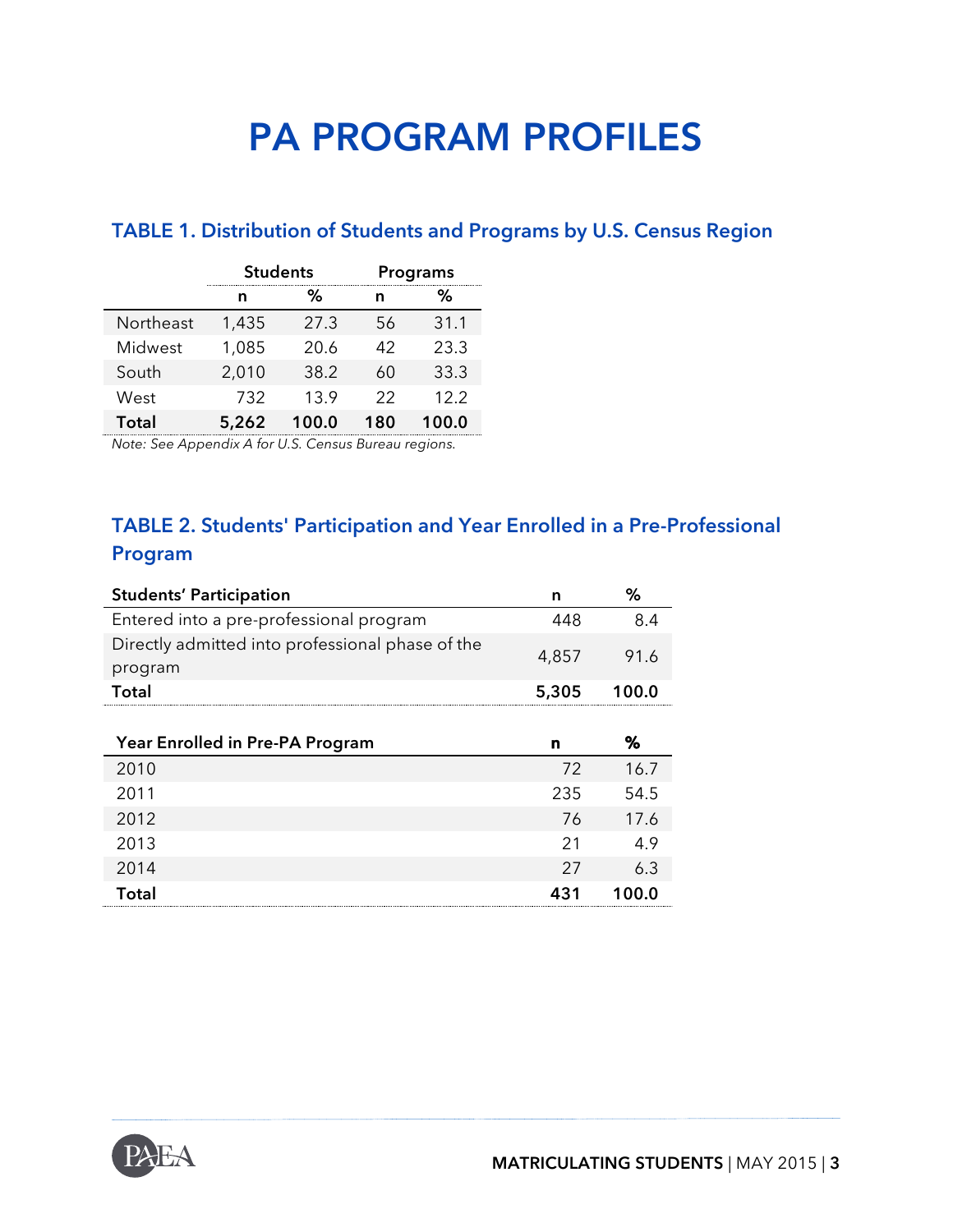



#### **TABLE 3. Year Students Expect to Graduate from the PA Program**

|       | n     |       |
|-------|-------|-------|
| 2015  | 259   | 4.9   |
| 2016  | 4,445 | 84.8  |
| 2017  | 516   | 9.8   |
| 2018  | 19    | 0.4   |
| Total | 5,239 | 100.0 |

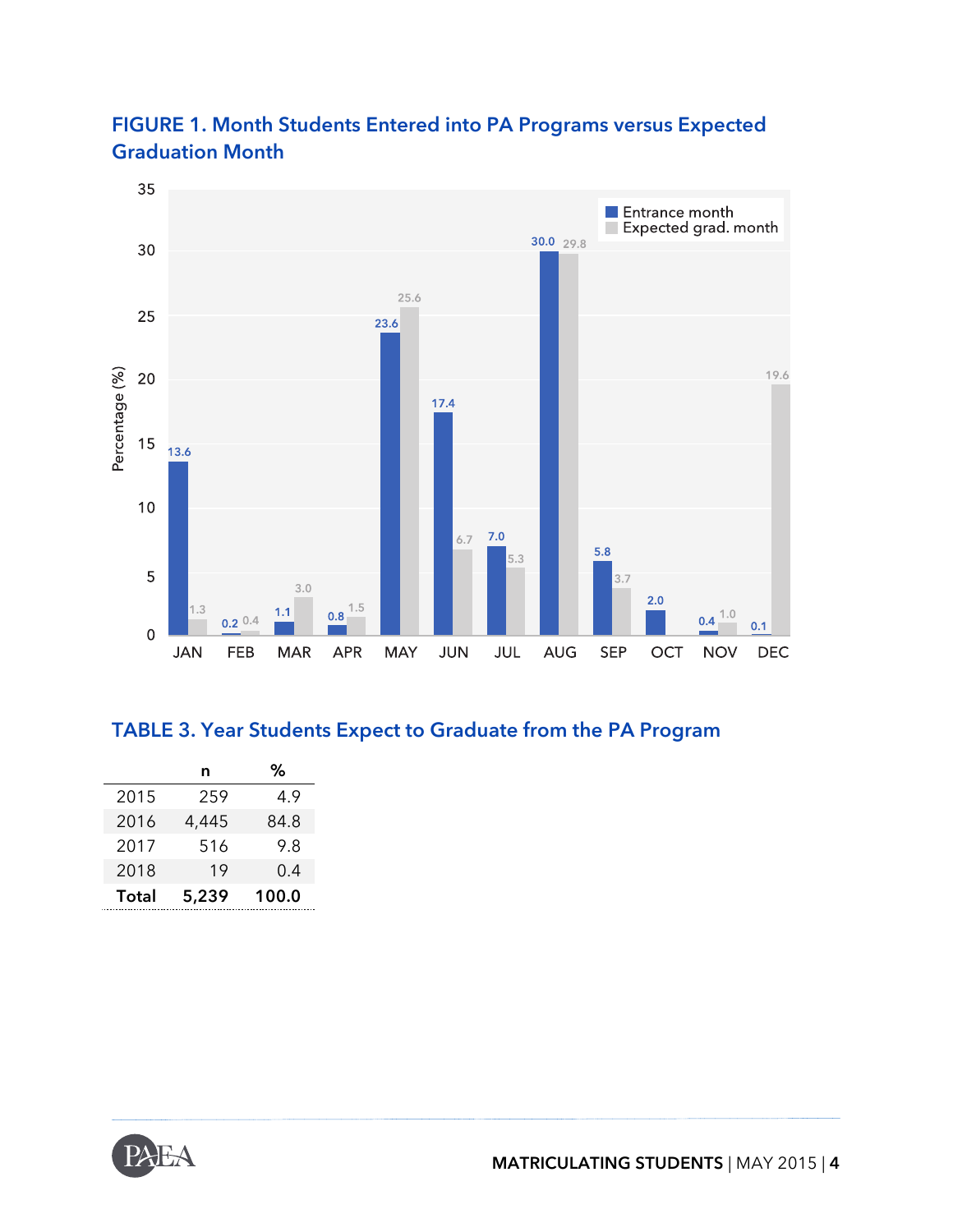## **HEALTH AND WELL-BEING**

#### **TABLE 4. Health and Well-Being in the Past Week**

|                              | As good as it<br>can be |      | <b>Neutral</b> |      | As bad as it<br>can be |               | Total |
|------------------------------|-------------------------|------|----------------|------|------------------------|---------------|-------|
|                              | n                       | %    | n              | %    | n                      | %             | n     |
| Overall mental well-being    | 3,502                   | 67.5 | 1,573          | 30.3 | 107                    | 2.0           | 5,182 |
| Overall emotional well-being | 3,289                   | 63.5 | 1,761          | 34.0 | 127                    | 2.5           | 5,177 |
| Overall quality of life      | 3,813                   | 61.4 | 1,297          | 25.0 | 79                     | 1.6           | 5,189 |
| Overall physical well-being  | 3,173                   | 61.1 | 1,896          | 36.5 | 115                    | $2.2^{\circ}$ | 5,184 |
| Spiritual well-being         | 3,094                   | 60.1 | 1,919          | 37.2 | 145                    | 2.7           | 5,158 |
| Level of social activity     | 2,370                   | 45.7 | 2,328          | 44.9 | 483                    | 9.3           | 5,181 |
| Overall level of stress      | 1,646                   | 31.7 | 2,873          | 55.7 | 669                    | 12.9          | 5,188 |

|                  | No fatigue |       | <b>Neutral</b> | Constant<br>tiredness |          | Total |
|------------------|------------|-------|----------------|-----------------------|----------|-------|
|                  | %          |       | ℅              |                       |          |       |
| Level of fatigue |            | 3,109 | 59.9           |                       | 919 17.8 | 5.179 |

|                         | Not at<br><b>Highly satisfied</b><br><b>Neutral</b><br>all satisfied |   |                 |   |                                  |   |           | Total |
|-------------------------|----------------------------------------------------------------------|---|-----------------|---|----------------------------------|---|-----------|-------|
|                         | n                                                                    | ℅ | n               | % | n                                | % | n         |       |
| Level of social support | 3,961                                                                |   | 76.3 1,153 22.3 |   | 74                               |   | 1.4 5,188 |       |
|                         | No<br>concerns                                                       |   | <b>Neutral</b>  |   | Constant<br>concerns             |   | Total     |       |
|                         | n                                                                    | % | n               | % | n                                | % | n         |       |
| Financial concerns      | 1,482                                                                |   |                 |   | 28.5 2,499 48.2 1,209 23.3 5,190 |   |           |       |

*Note: Respondents were asked to rate the above statements on a scale of 1-10, with "10" representing the most positive end of the scale and "1" representing the most negative end of the scale. For dissemination purposes, scale points 8-10, 7-4, and 3-1 were collapsed and represent the positive, neutral, and negative parts of the scale.*

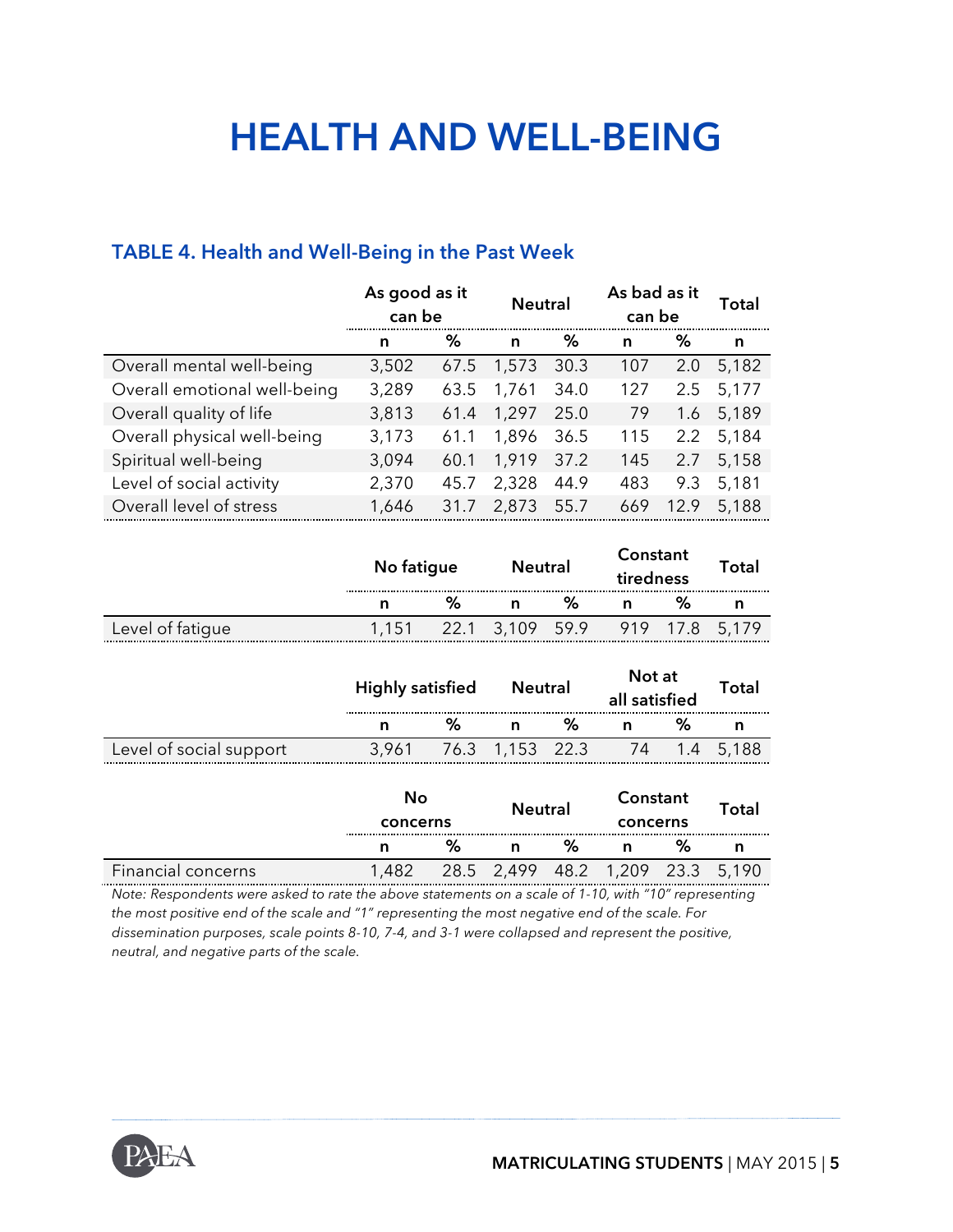|  | <b>TABLE 5. Most Common Activities Prior to Matriculation</b> |  |  |  |  |
|--|---------------------------------------------------------------|--|--|--|--|
|--|---------------------------------------------------------------|--|--|--|--|

|                           | n          | ℅    |
|---------------------------|------------|------|
| Being with friends/family | 4,842      | 93.3 |
| Paid work                 | 3,700 71.3 |      |
| Sleep                     | 3,522 67.9 |      |
| Exercise/sports           | 3,379 65.1 |      |
| Solitary recreation       | 2,814 54.3 |      |

*Note: Respondents were able to select more than one answer choice; thus, answers do not total 100%. Only the top five most frequent responses were included in this table.* 

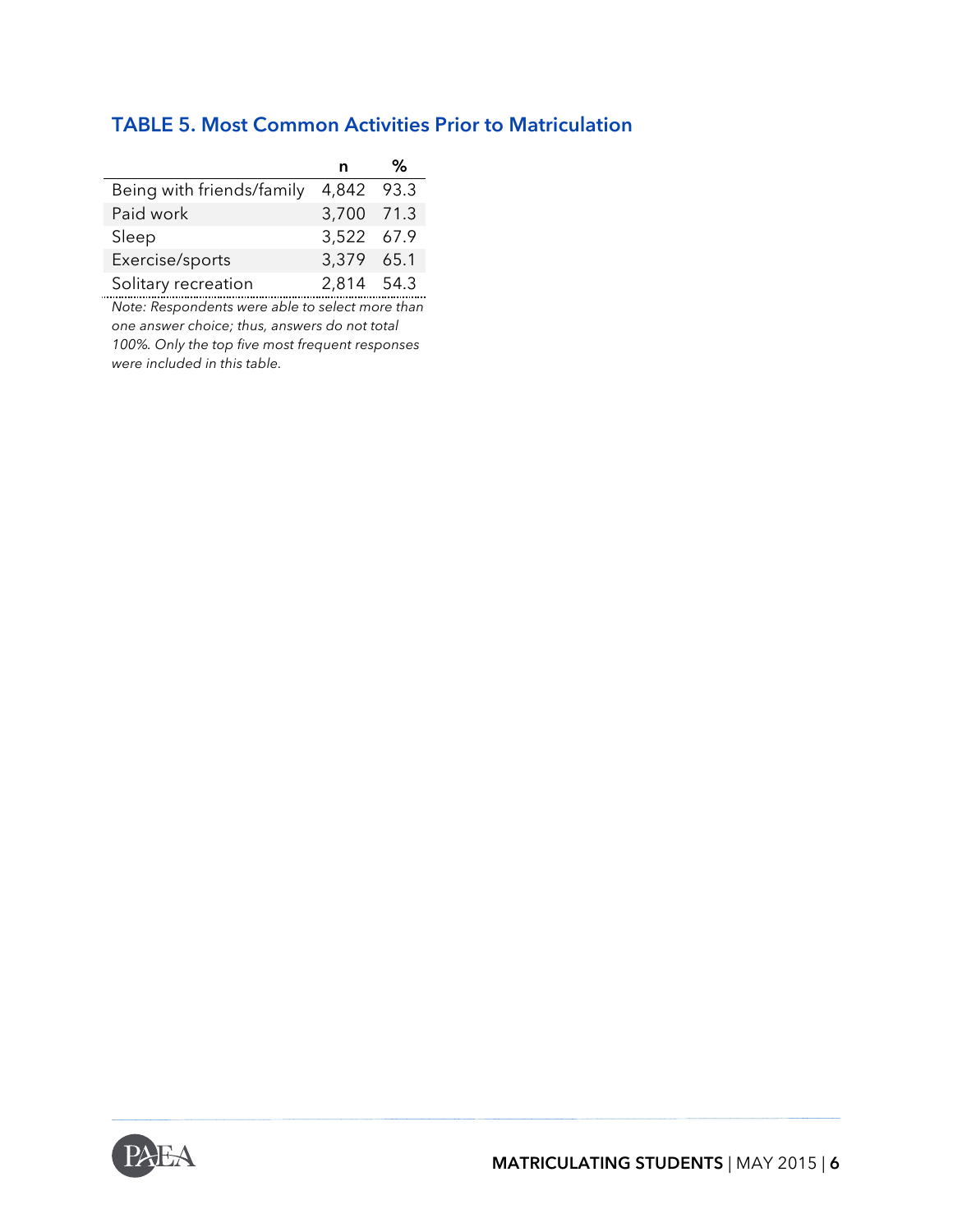## **MILITARY EXPERIENCE**

#### **TABLE 6. Military Experience**

|                            | n     | %     |
|----------------------------|-------|-------|
| Military experience        | 331   | 6.4   |
| No military service        | 4,840 | 93.6  |
| Total                      | 5,171 | 100.0 |
|                            |       |       |
| <b>Military Status</b>     | n     | ℅     |
| Commitment complete        | 140   | 42.7  |
| Regular military, active   | 103   | 31.4  |
| Reserve military, active   | 60    | 18.3  |
| Reserve military, inactive | 23    | 7.0   |
| Prefer not to answer       | 2     | 0.6   |
| Total                      | 328   | 100.0 |

#### **TABLE 7. Military Service**

| <b>Type of Service</b>        |     | %    |
|-------------------------------|-----|------|
| Regular service, Army         | 154 | 47.0 |
| Reserve, Army                 | 87  | 26.5 |
| Regular service, Air Force    | 53  | 16.2 |
| Regular service, Navy         | 49  | 14.9 |
| Regular service, Marine Corps | 22  | 6.7  |
| Reserve, Navy                 | 20  | 6.1  |
| Reserve, Air Force            | 17  | 5.2  |
| Reserve, Marine Corps         | 10  | 3.0  |
| Regular service, Coast Guard  | 3   | 0.9  |
| Regular service, other        | 1   | 0.3  |
| Reserve, other                | 1   | 0.3  |
| <b>Total</b>                  | 417 |      |

*Note: Respondents were able to select more than one answer choice; thus, answers do not total 100%.*

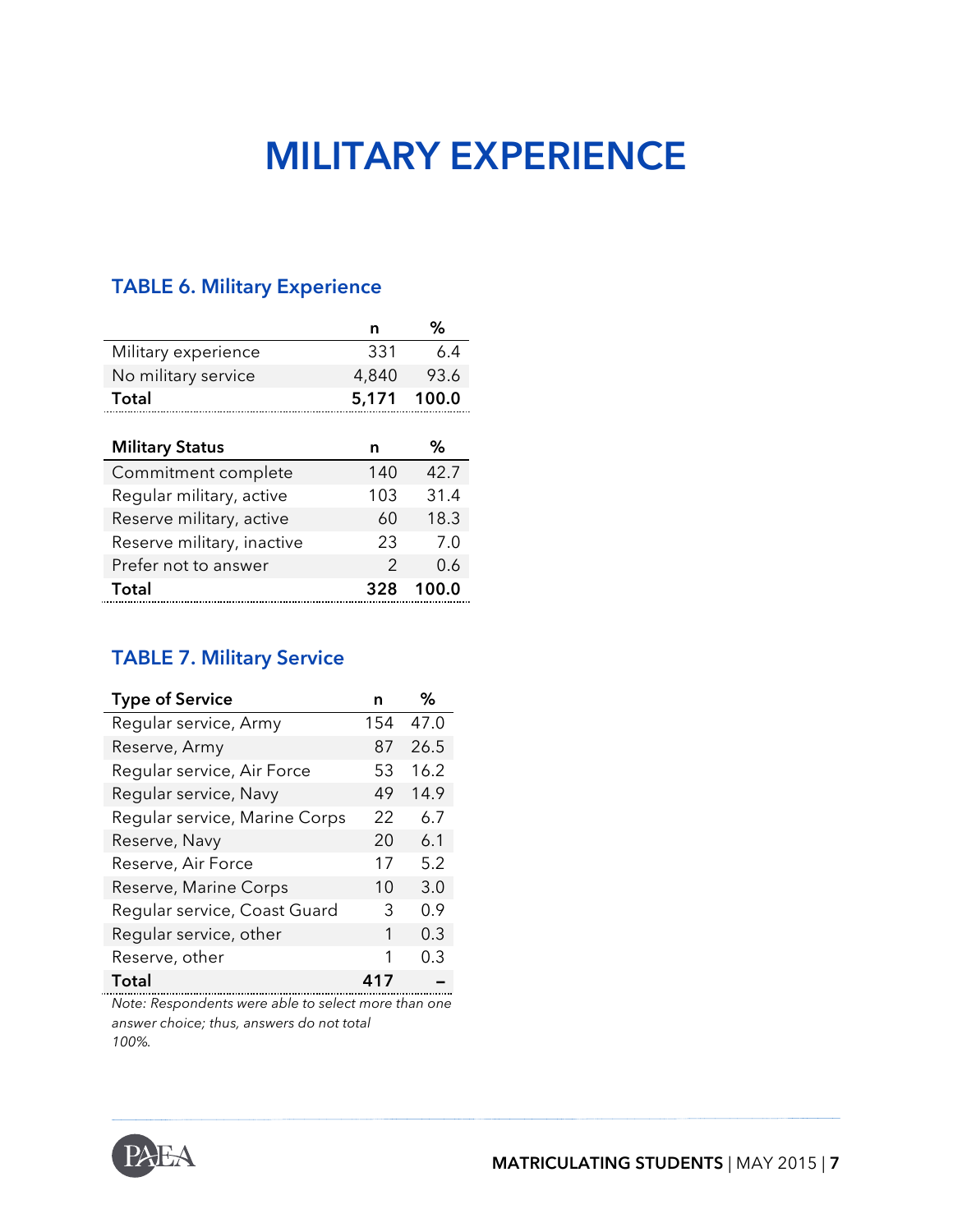#### **TABLE 8. Years of Active Duty**

|       | n    | м     | מז   | Mdn |           |  |
|-------|------|-------|------|-----|-----------|--|
|       |      |       |      |     | reporting |  |
| Years | -326 | $-72$ | 4 99 |     |           |  |

#### **TABLE 9. Military Health Care Experience**

|                                                             | n              | %     |
|-------------------------------------------------------------|----------------|-------|
| Received health care training/experience in the<br>military | 234            | 72.2  |
| No health care training/experience in the military          | 90             | 27.8  |
| <b>Total</b>                                                | 324            | 100.0 |
|                                                             |                |       |
| <b>Type of Experience</b>                                   | n              | %     |
| Medic or corpsman                                           | 155            | 66.2  |
| Clinical lab                                                | 15             | 6.4   |
| Operating room                                              | 14             | 6.0   |
| Patient administration                                      | 14             | 6.0   |
| <b>BLS/CLS</b>                                              | 14             | 6.0   |
| <b>Medical logistics</b>                                    | 11             | 4.7   |
| Radiology                                                   | 8              | 3.4   |
| Emergency room/trauma                                       | 7              | 3.0   |
| Pharmacy                                                    | 6              | 2.6   |
| Respiratory                                                 | 6              | 2.6   |
| Nutrition care                                              | 5              | 2.1   |
| Mental health                                               | 3              | 1.3   |
| Dental                                                      | $\overline{2}$ | 0.9   |
| Other                                                       | 31             | 13.3  |
| <b>Total</b>                                                | 291            |       |

*Note: Respondents were able to select more than one answer choice; thus, answers do not total 100%.*

#### **TABLE 10. Years of Military Health Care Experience**

|                    |  |  | SD Mdn % reporting |  |
|--------------------|--|--|--------------------|--|
| Years 232 5.1 4.31 |  |  |                    |  |

#### **TABLE 11. Military Experience, by Gender**

|        | n   | ્ર∿  |
|--------|-----|------|
| Male   | 237 | 73.8 |
| Female | 84  | 26.2 |

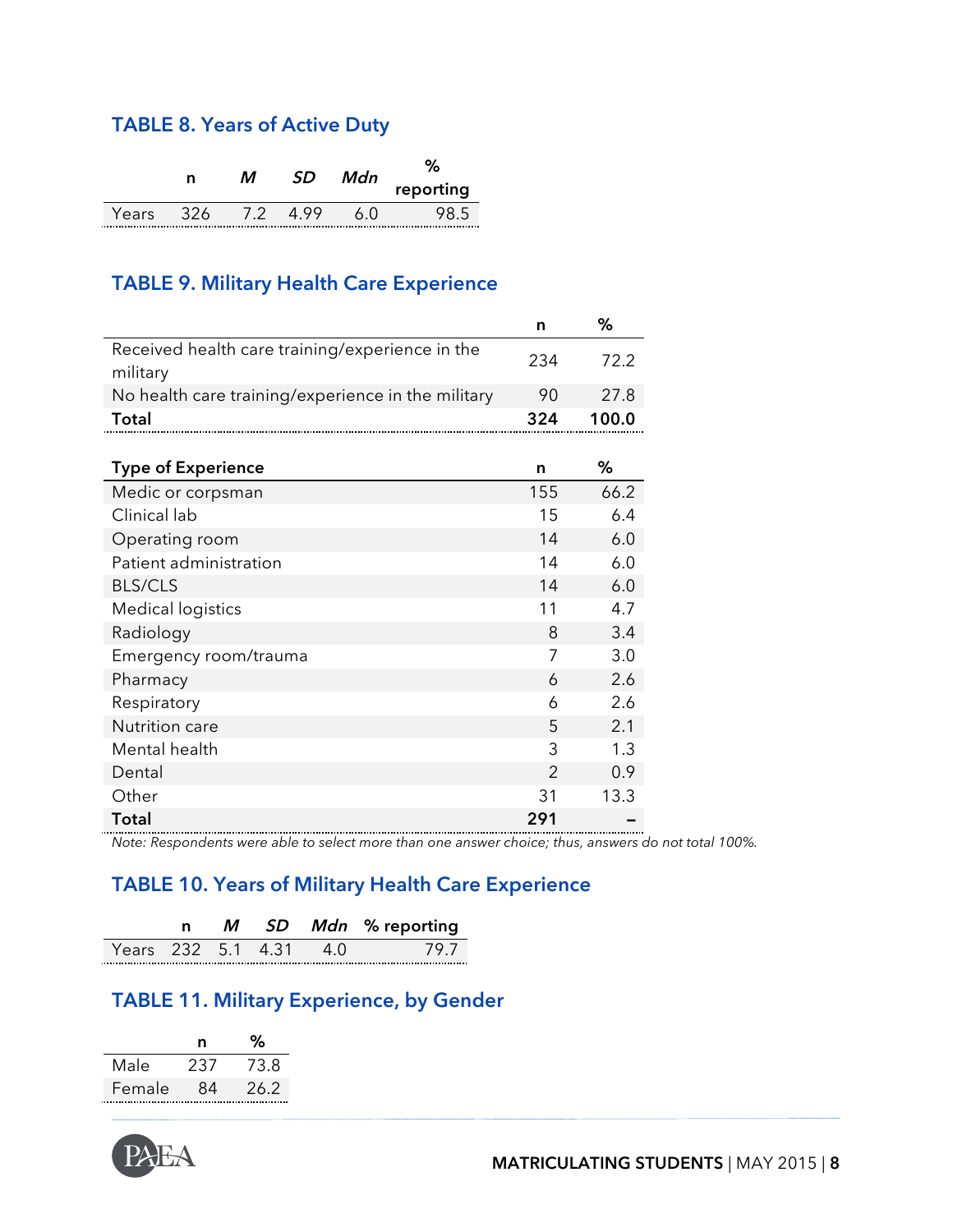### **Total 321 100.0**

## **TABLE 12. Military Experience, by Ethnicity**

|                                            | n   | ℅     |
|--------------------------------------------|-----|-------|
| Hispanic, Latino, or Spanish in origin     | 29  | 9 N   |
| Non-Hispanic, Latino, or Spanish in origin | 281 | 87.5  |
| Prefer not to answer                       | 11  | -34   |
| Total                                      | 321 | 100.0 |

#### **TABLE 13. Military Experience, by Race**

|                                   | n   |       |
|-----------------------------------|-----|-------|
| White                             | 264 | 79.8  |
| Asian                             | 15  | 4.5   |
| <b>Black or African American</b>  | 15  | 4.5   |
| American Indian or Alaskan Native | 5   | 1.5   |
| Prefer not to answer              | 13  | 3.9   |
| Other                             | 10  | 3.0   |
| Total                             | 322 | 100.0 |

#### **TABLE 14. Military Experience, by Highest Degree Held**

|                                      | n   | ℅    |
|--------------------------------------|-----|------|
| Some college but no degree           | 29  | 8.8  |
| Associate's degree                   | 41  | 12.5 |
| <b>Bachelor of Arts</b>              | 64  | 19.5 |
| Bachelor of Science                  | 161 | 48.9 |
| Master's degree (health related)     | 16  | 4.9  |
| Master's degree (non-health related) | 12  | 3.6  |
| Doctorate                            | 4   | 1.2  |
| Other                                | 2   | 0.6  |
| Total                                |     |      |

#### **TABLE 15. Military Experience, by Years Passed Since Most Recently Completed Degree**

|                    | n   | %     |
|--------------------|-----|-------|
| Not yet graduated  | 33  | 10.1  |
| Less than 1 year   | 86  | 26.2  |
| 2-3 years          | 94  | 28.7  |
| 4-5 years          | 32  | 9.8   |
| 5 years or greater | 83  | 25.3  |
| <b>Total</b>       | 328 | 100.0 |

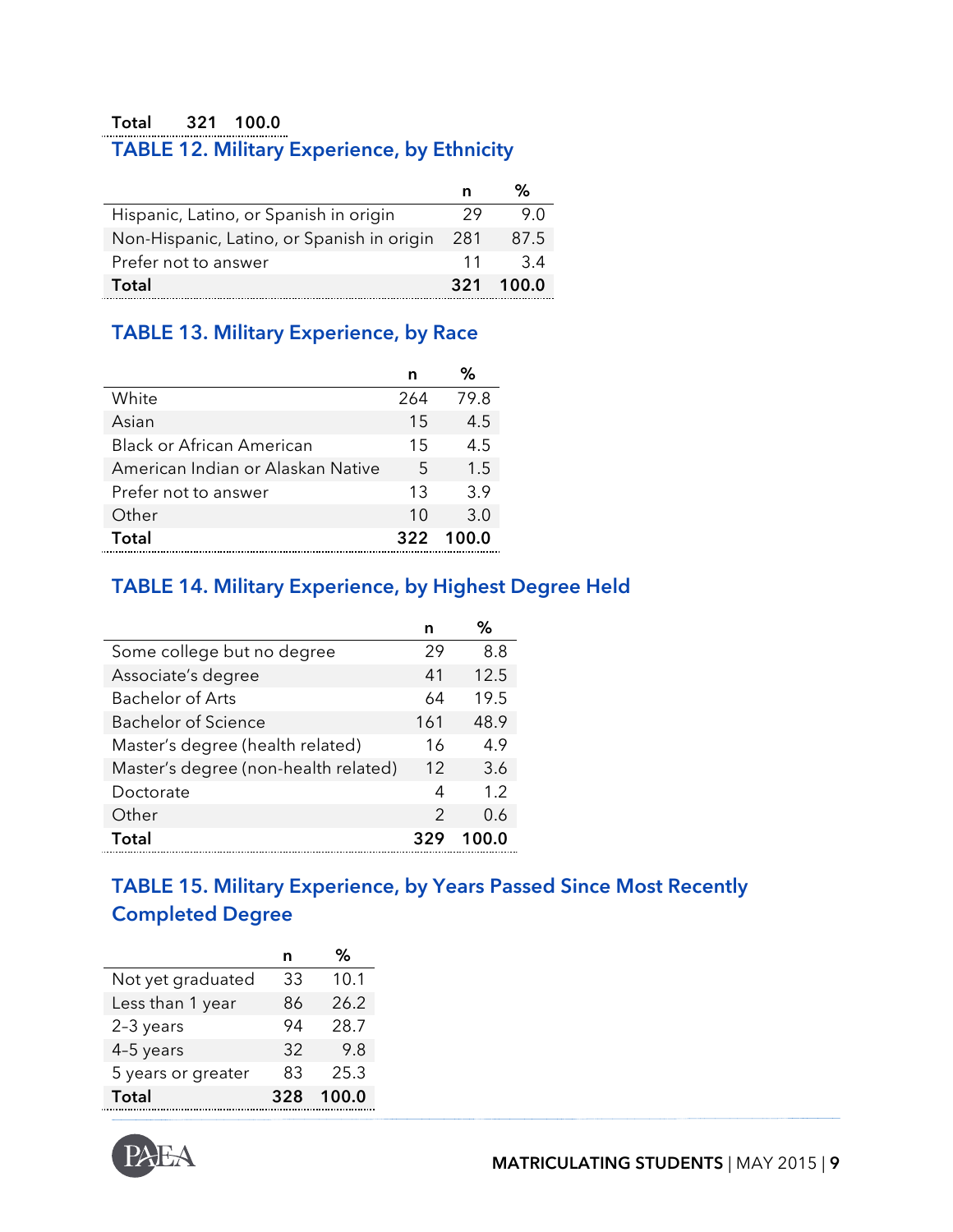## **EDUCATION**

### **TABLE 16. Highest Degree Prior to PA School**

|                                                            | n     | ℅     |
|------------------------------------------------------------|-------|-------|
| High school diploma/GED                                    | 90    | 1.7   |
| Some college but no degree                                 | 289   | 5.6   |
| Associate's degree                                         | 73    | 1.4   |
| <b>Bachelor of Arts</b>                                    | 815   | 15.7  |
| <b>Bachelor of Science</b>                                 | 3,369 | 65.0  |
| Other bachelor's degree                                    | 22    | 0.4   |
| Some graduate education, but no degree                     | 11    | 0.2   |
| Master's degree (health or science related, e.g., MPH)     | 310   | 6.0   |
| Master's degree (not health or science related, e.g., MBA) | 127   | 2.5   |
| Academic doctorate                                         | 18    | 0.3   |
| Professional doctorate                                     | 27    | 0.5   |
| Foreign medical graduate                                   | 20    | 0.4   |
| Prefer not to answer                                       | 8     | 0.2   |
| Other                                                      | 3     | 0.1   |
| Total                                                      | 5,182 | 100.0 |

### **TABLE 17. Undergraduate Area(s) of Study**

|                                                       | n     | ℅     |
|-------------------------------------------------------|-------|-------|
| Natural sciences (e.g., biology, chemistry)           | 2,107 | 50.8  |
| Health sciences (e.g., pre-medical studies)           | 813   | 19.6  |
| Applied sciences (e.g., nursing, radiology)           | 600   | 14.5  |
| Social sciences (e.g., psychology, political science) | 521   | 12.6  |
| <b>Business</b>                                       | 155   | 3.7   |
| Foreign language                                      | 86    | 2.1   |
| Humanities (e.g., history, philosophy)                | 72    | 1.7   |
| Public health                                         | 65    | 1.6   |
| Mathematics, engineering, and technology              | 61    | 1.5   |
| General studies                                       | 41    | 1.0   |
| Fine arts (e.g., studio art, performing arts)         | 28    | 0.7   |
| Other                                                 | 21    | 0.5   |
| Total                                                 | 4.570 | 100.0 |

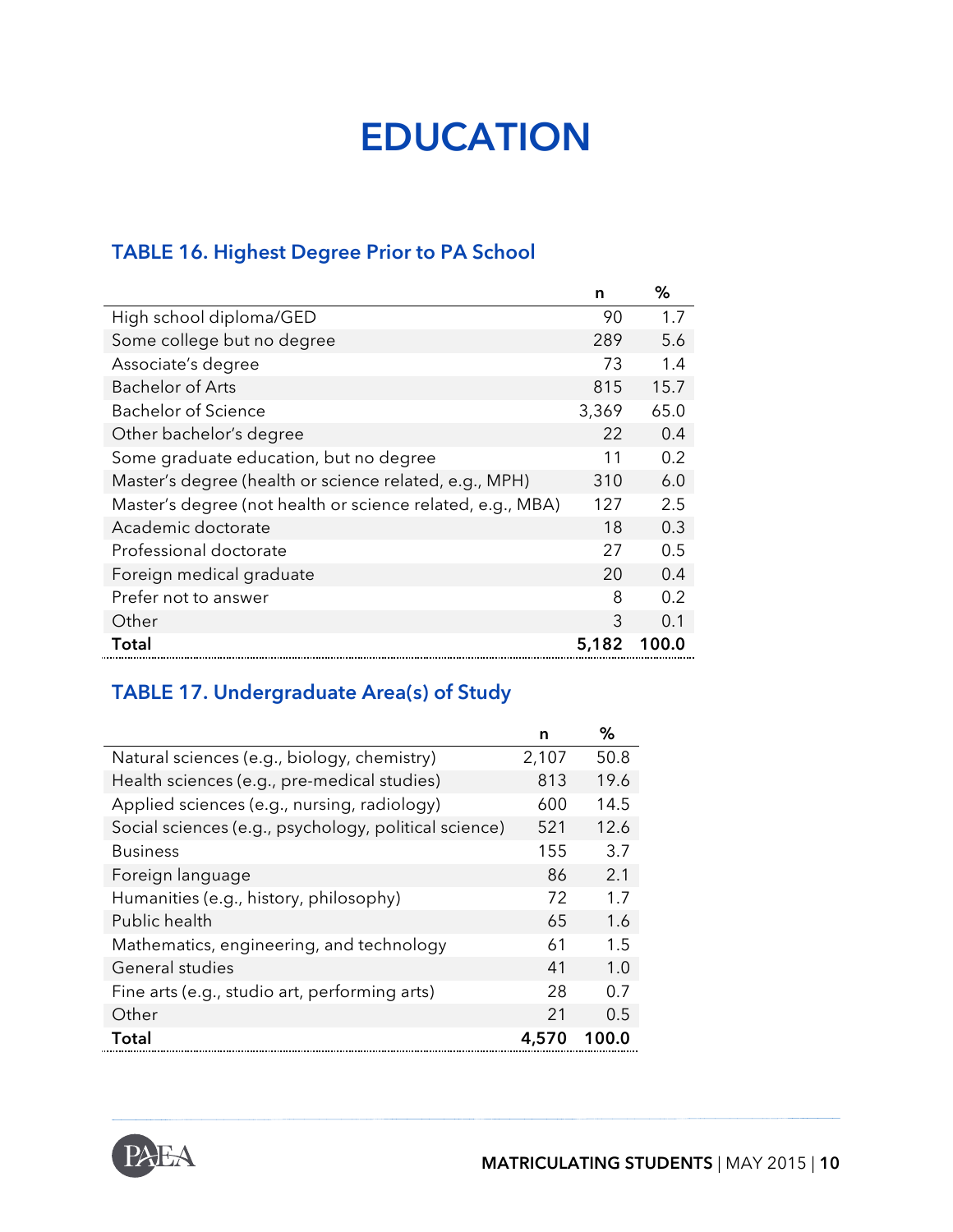### **TABLE 18. Undergraduate GPA**

| n                    | 5О | Mdn |           |  |
|----------------------|----|-----|-----------|--|
|                      |    |     | reporting |  |
| 4,945 3.58 0.27 3.60 |    |     | 971       |  |

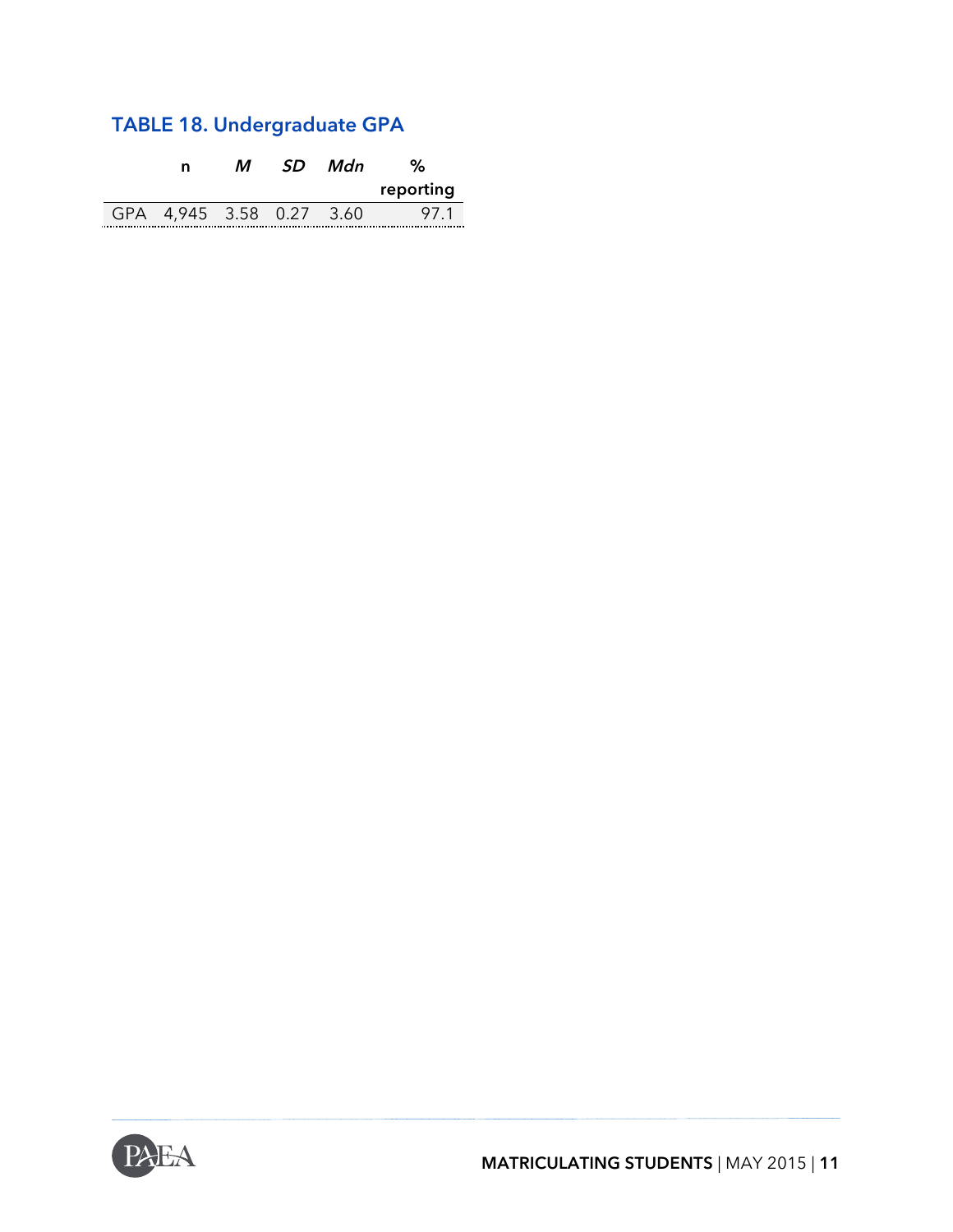## **APPLICATION**

#### **TABLE 19. When Decided to Become a PA**

|                                       |       | ℅     |
|---------------------------------------|-------|-------|
| Before high school                    | 41    | 0.8   |
| During high school/before college     | 656   | 12.8  |
| During the first two years of college | 1,039 | 20.2  |
| After receiving an associate's degree | 71    | 1.4   |
| During junior year of college         | 815   | 15.8  |
| During senior year of college         | 388   | 7.5   |
| After receiving a bachelor's degree   | 896   | 17.4  |
| After receiving an advanced degree    | 193   | 3.8   |
| While working in health care          | 846   | 16.4  |
| While serving in the military         | 200   | 3.9   |
| Total                                 | 5.145 | 100.0 |

#### **TABLE 20. Years Passed Since Most Recently Completed Degree**

|                    | n     | ℅     |
|--------------------|-------|-------|
| Not yet graduated  | 357   | 6.9   |
| Less than 1 year   | 1,691 | 32.9  |
| 2-3 years          | 1,756 | 34.1  |
| 4-5 years          | 532   | 10.3  |
| 5 years or greater | 807   | 15.7  |
| <b>Total</b>       | 5,143 | 100.0 |

#### **TABLE 21. Time Spent Between Most Recent Degree and PA School**

|                                                         | n          |  |
|---------------------------------------------------------|------------|--|
| Worked to fulfill pre-PA health care requirements       | 2,464 47.9 |  |
| Continued coursework to fulfill PA program requirements | 2,391 46.5 |  |
| Worked to improve finances                              | 2,193 42.7 |  |
| Volunteered to fulfill pre-PA health care requirements  | 1,503 29.2 |  |
| Worked at another career                                | 1.490 29.0 |  |
|                                                         |            |  |

*Note: Respondents were able to select more than one answer choice; thus, answers do not total 100%. Only the top five most frequent answer selections were included in this table.* 

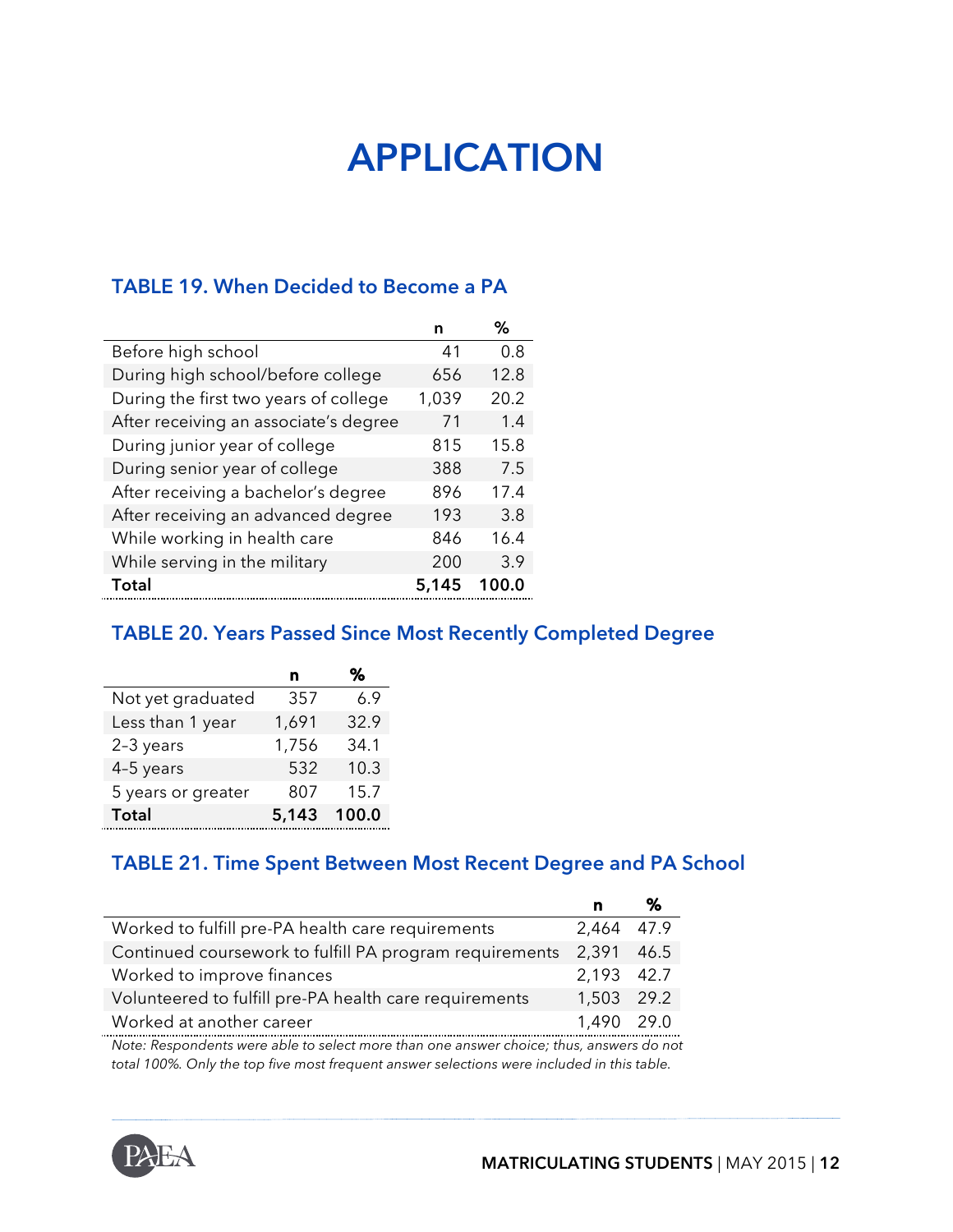#### **TABLE 22. Number of Programs Applied, Interviewed, and Accepted**

|                                          | n.             |  |        | M SD Mdn % reporting |
|------------------------------------------|----------------|--|--------|----------------------|
| Submitted an application                 | 5,003 6.2 4.80 |  | 5.0    | 93.9                 |
| Granted an interview                     | 4,857 3.0 2.37 |  | 2.0    | 91.1                 |
| Accepted an interview                    | 4.851 2.2 1.49 |  | 2.0    | 91.0                 |
| Accepted into the program 5,010 1.6 0.99 |                |  | $-1.0$ | 94.0                 |

#### **TABLE 23. Number of School Years Applied to PA School**

| n                    | М | - SD | Mdn | %         |
|----------------------|---|------|-----|-----------|
|                      |   |      |     | reporting |
| Years 5,151 1.3 0.94 |   |      | 1 O | 96.6      |

#### **TABLE 24. Consideration of Other Health Professions as Careers**

|                                                         | Considered<br>but did not<br>apply |      | Applied but<br>was not<br>accepted |     | Accepted<br>but did not<br>attend |     | <b>Attended</b><br>but did not<br>complete |     | Completed<br>or graduated |      | Total |
|---------------------------------------------------------|------------------------------------|------|------------------------------------|-----|-----------------------------------|-----|--------------------------------------------|-----|---------------------------|------|-------|
|                                                         | n                                  | ℅    | n                                  | %   | n                                 | ℅   | n                                          | %   | n                         | %    | n     |
| Medical school (U.S.)                                   | 3,167                              | 63.2 | 309                                | 6.2 | 53                                | 1.1 | 13                                         | 0.3 | 1                         | 0.0  | 3,543 |
| Physical therapy                                        | 1,209                              | 24.3 | 12                                 | 0.2 | 31                                | 0.6 | 4                                          | 0.1 | 11                        | 0.2  | 1,267 |
| Nurse practitioner                                      | 1,362                              | 27.4 | 14                                 | 0.3 | 27                                | 0.5 | $\overline{4}$                             | 0.1 | $\overline{0}$            | 0.0  | 1,407 |
| Public health                                           | 837                                | 16.9 | 10                                 | 0.2 | 42                                | 0.8 | 18                                         | 0.4 | 91                        | 1.8  | 998   |
| Medical school<br>(outside U.S.)                        | 831                                | 16.8 | 23                                 | 0.5 | 27                                | 0.5 | 15                                         | 0.3 | 22                        | 0.4  | 918   |
| Pharmacy                                                | 694                                | 14.0 | 18                                 | 0.4 | 15                                | 0.3 | 7                                          | 0.1 | 3                         | 0.1  | 737   |
| Dentistry                                               | 509                                | 10.3 | 22                                 | 0.4 | 5                                 | 0.1 | 2                                          | 0.0 | 5                         | 0.1  | 543   |
| Alternative/<br>complementary/<br>naturopathic medicine | 494                                | 9.9  | 3                                  | 0.1 | 3                                 | 0.1 | 2                                          | 0.0 | 15                        | 0.3  | 517   |
| Occupational therapy                                    | 384                                | 7.8  | 3                                  | 0.1 | 5                                 | 0.1 | 1                                          | 0.0 | 3                         | 0.1  | 396   |
| Chiropractic                                            | 319                                | 6.4  | $\Omega$                           | 0.0 | 10                                | 0.2 | 1                                          | 0.0 | 6                         | 0.1  | 336   |
| Other                                                   | 120                                | 43.8 | $\overline{4}$                     | 1.5 | 14                                | 5.1 | 12                                         | 4.4 | 124                       | 45.3 | 274   |

*Note: Respondents had the answer choice "did not consider" for each of the professions; these answer choices were excluded for analysis. The most common "other" responses were sports medicine/athletic training, EMT/paramedic, nutrition/dietician, and medical imaging.* 

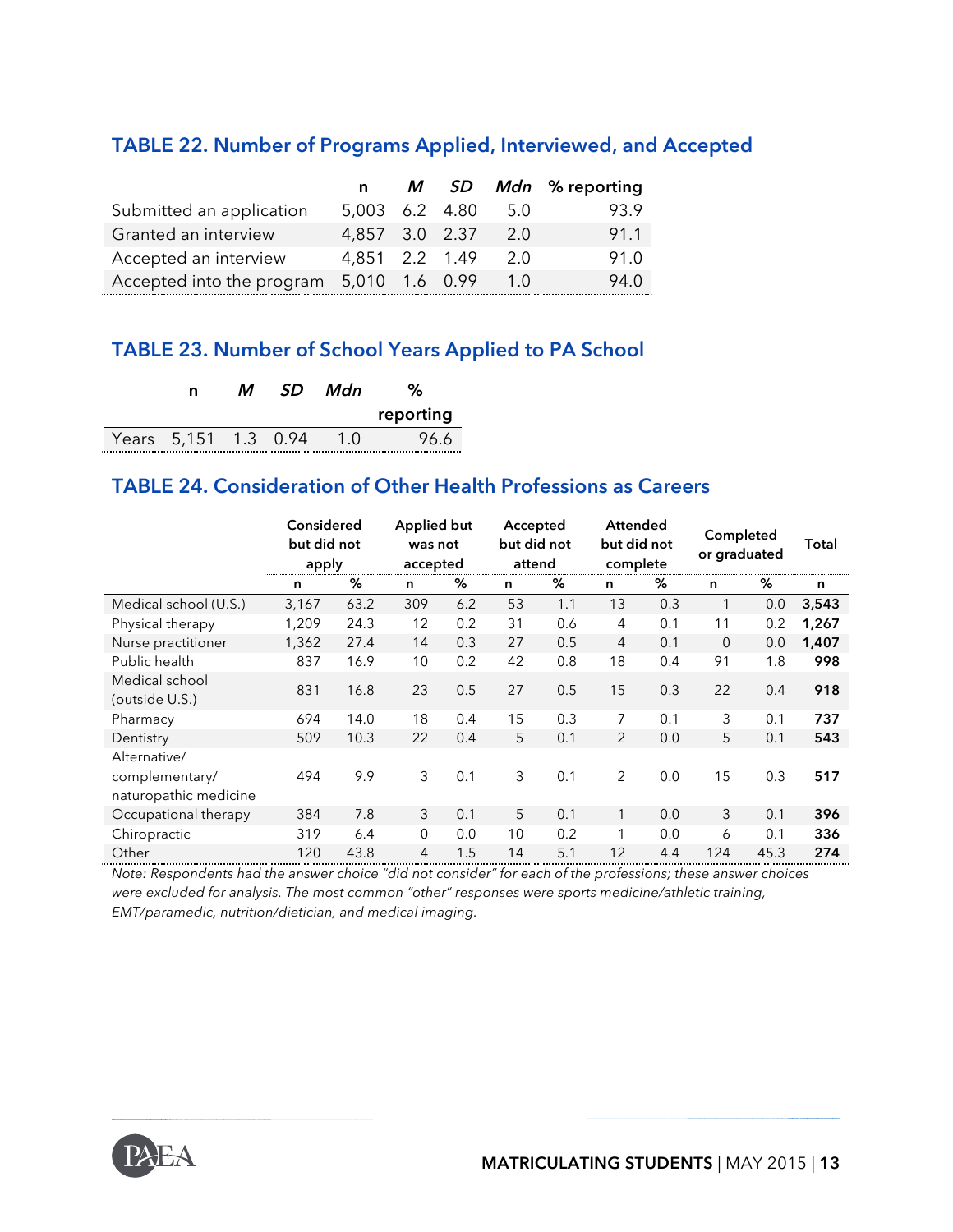|                                              | <b>Positive</b><br>influence |      | No influence |      | <b>Negative</b><br>influence |     | <b>Total</b> |
|----------------------------------------------|------------------------------|------|--------------|------|------------------------------|-----|--------------|
|                                              | n                            | %    | n            | ℅    | n                            | ℅   | n            |
| Friend                                       | 4,114                        | 81.1 | 925          | 18.2 | 34                           | 0.7 | 5,073        |
| PA acquaintance                              | 3,720                        | 73.6 | 1,311        | 25.9 | 26                           | 0.5 | 5,057        |
| Family member                                | 3,650                        | 72.0 | 1,320        | 26.0 | 98                           | 1.9 | 5,068        |
| PA program literature                        | 3,496                        | 69.1 | 1,544        | 30.5 | 16                           | 0.3 | 5,056        |
| Other health professional                    | 3,444                        | 68.3 | 1,550        | 30.8 | 46                           | 0.9 | 5,040        |
| PA program faculty/staff                     | 3,301                        | 65.3 | 1,717        | 34.0 | 35                           | 0.7 | 5,053        |
| PA who treated me/my family                  | 2,963                        | 58.7 | 2,046        | 40.6 | 35                           | 0.7 | 5,044        |
| College/campus admissions<br>department      | 2,667                        | 52.8 | 2,315        | 45.8 | 70                           | 1.4 | 5,052        |
| Physician who treated me/my<br>family        | 2,507                        | 49.7 | 2,446        | 48.5 | 92                           | 1.8 | 5,045        |
| Other written publication                    | 2,074                        | 41.5 | 2,905        | 58.1 | 22                           | 0.4 | 5,001        |
| AAPA website/literature                      | 1,957                        | 38.7 | 3,082        | 57.8 | 20                           | 0.4 | 5,059        |
| Career counselor (high school or<br>college) | 1,574                        | 31.3 | 3,353        | 66.7 | 102                          | 2.0 | 5,029        |
| Social media (e.g., Facebook,<br>YouTube)    | 1,542                        | 30.6 | 3,445        | 64.5 | 46                           | 0.9 | 5,033        |
| PAEA website/literature                      | 1,500                        | 29.7 | 3,530        | 69.9 | 21                           | 0.4 | 5,051        |
| PAEA staff                                   | 227                          | 4.5  | 4,749        | 94.7 | 39                           | 0.8 | 5,015        |
| AAPA staff                                   | 221                          | 4.4  | 4,753        | 94.8 | 38                           | 0.8 | 5,012        |
| <b>Project Access</b>                        | 213                          | 4.2  | 4,768        | 95.0 | 37                           | 0.7 | 5,018        |
| Other factor                                 | 98                           | 4.7  | 1,937        | 93.8 | 30                           | 1.4 | 2,065        |

#### **TABLE 25. Level of Influence of Factors on Decision to Become a PA**

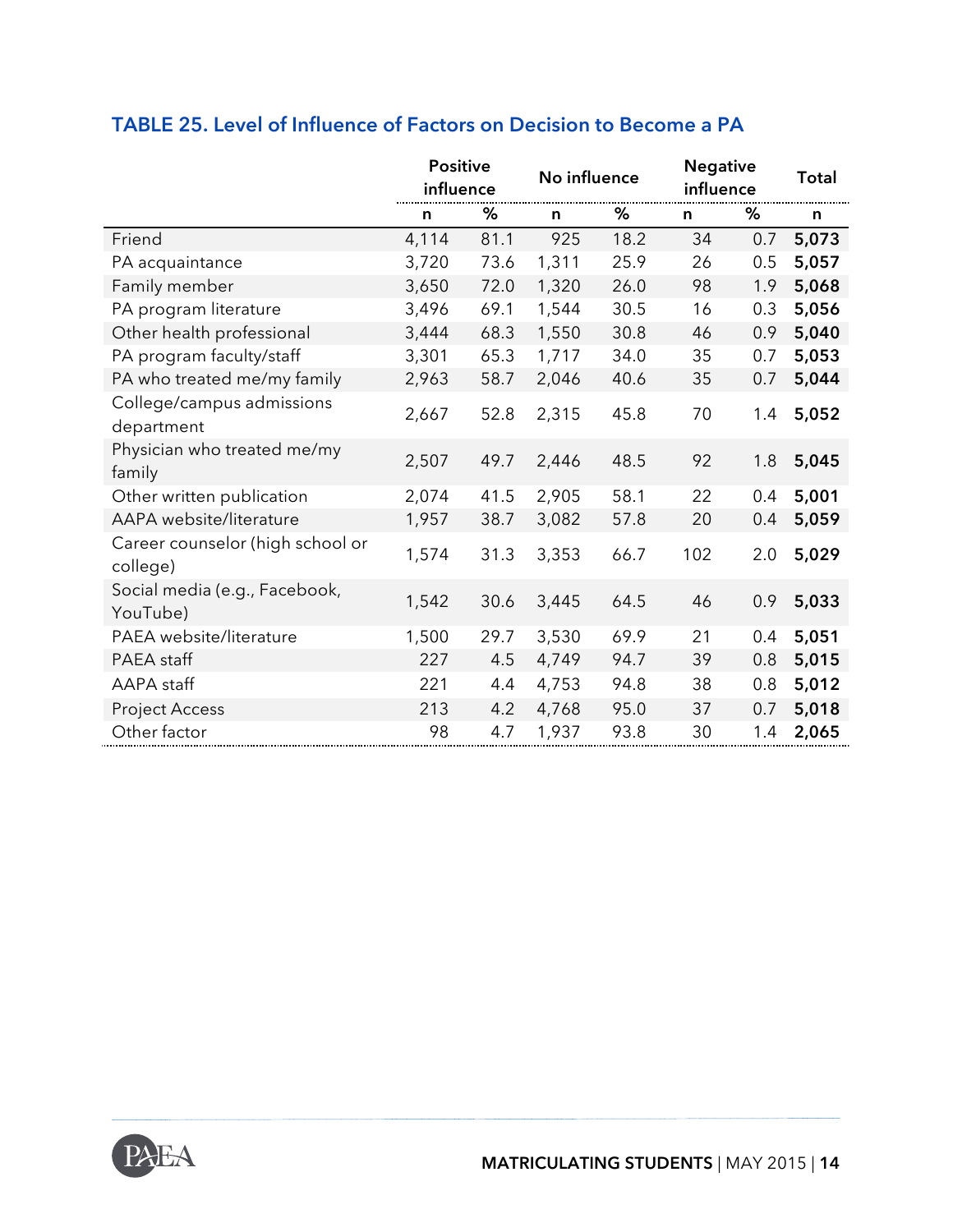### **TABLE 26. Level of Influence of Factors on Decision to Attend Current PA Program**

|                                       | <b>Positive</b><br>influence |      | No influence |      | <b>Negative</b><br>influence |      | <b>Total</b> |
|---------------------------------------|------------------------------|------|--------------|------|------------------------------|------|--------------|
|                                       | n                            | %    | n            | %    | n                            | %    | n            |
| Conversation with program<br>faculty  | 4,278                        | 84.7 | 735          | 14.6 | 35                           | 0.7  | 5,048        |
| Program reputation                    | 4,055                        | 80.6 | 925          | 18.4 | 53                           | 1.1  | 5,033        |
| Program location                      | 4,028                        | 79.9 | 713          | 14.1 | 298                          | 5.9  | 5,039        |
| Clinical curriculum                   | 3,976                        | 79.1 | 1,003        | 20.0 | 48                           | 1.0  | 5,027        |
| Campus atmosphere                     | 3,985                        | 78.8 | 945          | 18.7 | 125                          | 2.5  | 5,055        |
| Interview experience                  | 3,738                        | 74.3 | 1,185        | 23.6 | 107                          | 2.1  | 5,030        |
| Admissions                            | 3,734                        | 74.0 | 1,229        | 24.4 | 80                           | 1.6  | 5,043        |
| Program mission                       | 3,610                        | 71.8 | 1,394        | 27.7 | 24                           | 0.5  | 5,028        |
| Faculty reputation                    | 3,388                        | 67.5 | 1,605        | 32.0 | 27                           | 0.5  | 5,020        |
| Program facilities                    | 3,390                        | 67.5 | 1,455        | 29.0 | 176                          | 3.5  | 5,021        |
| Credential awarded                    | 3,322                        | 66.1 | 1,624        | 32.3 | 78                           | 1.6  | 5,024        |
| Conversation with program<br>alumni   | 3,327                        | 66.0 | 1,684        | 33.4 | 31                           | 0.6  | 5,042        |
| Entrance requirements                 | 3,243                        | 64.4 | 1,703        | 33.8 | 91                           | 1.8  | 5,037        |
| Teaching methods                      | 2,809                        | 56.1 | 2,152        | 42.9 | 50                           | 1.0  | 5,011        |
| Hospital affiliations                 | 2,514                        | 50.0 | 2,429        | 48.3 | 81                           | 1.6  | 5,024        |
| Sense of security                     | 2,465                        | 49.1 | 2,346        | 46.8 | 206                          | 4.1  | 5,017        |
| Influence of<br>spouse/partner/friend | 2,440                        | 48.6 | 2,515        | 50.1 | 64                           | 1.3  | 5,019        |
| Career placement services             | 2,029                        | 40.5 | 2,951        | 58.9 | 32                           | 0.6  | 5,012        |
| Program literature                    | 1,928                        | 38.5 | 3,049        | 61.0 | 25                           | 0.5  | 5,002        |
| Diversity of faculty and staff        | 1,913                        | 38.1 | 3,043        | 60.6 | 64                           | 1.3  | 5,020        |
| Cost of study                         | 1,915                        | 38.0 | 1,771        | 35.1 | 1,355                        | 26.9 | 5,041        |
| Diversity of students                 | 1,804                        | 36.0 | 3,109        | 62.0 | 104                          | 2.1  | 5,017        |
| Financial aid                         | 1,704                        | 34.0 | 2,948        | 58.8 | 358                          | 7.1  | 5,010        |
| Resident tuition status               | 1,618                        | 30.4 | 3,033        | 60.4 | 368                          | 7.3  | 5,019        |
| International rotation                | 1,096                        | 21.9 | 3,792        | 75.8 | 117                          | 2.3  | 5,005        |
| PAEA website                          | 98                           | 16.0 | 4,183        | 83.6 | 22                           | 0.4  | 5,003        |
| Dual degree option                    | 586                          | 11.7 | 4,320        | 86.3 | 100                          | 1.9  | 5,006        |
| Student housing                       | 563                          | 11.3 | 4,130        | 82.6 | 310                          | 6.2  | 5,003        |
| Other                                 | 116                          | 7.0  | 1,516        | 92.1 | 14                           | 0.9  | 1,646        |

*Note: The most common "other" responses were program's PANCE rates, interactions with program's students, and acceptance into the program.*

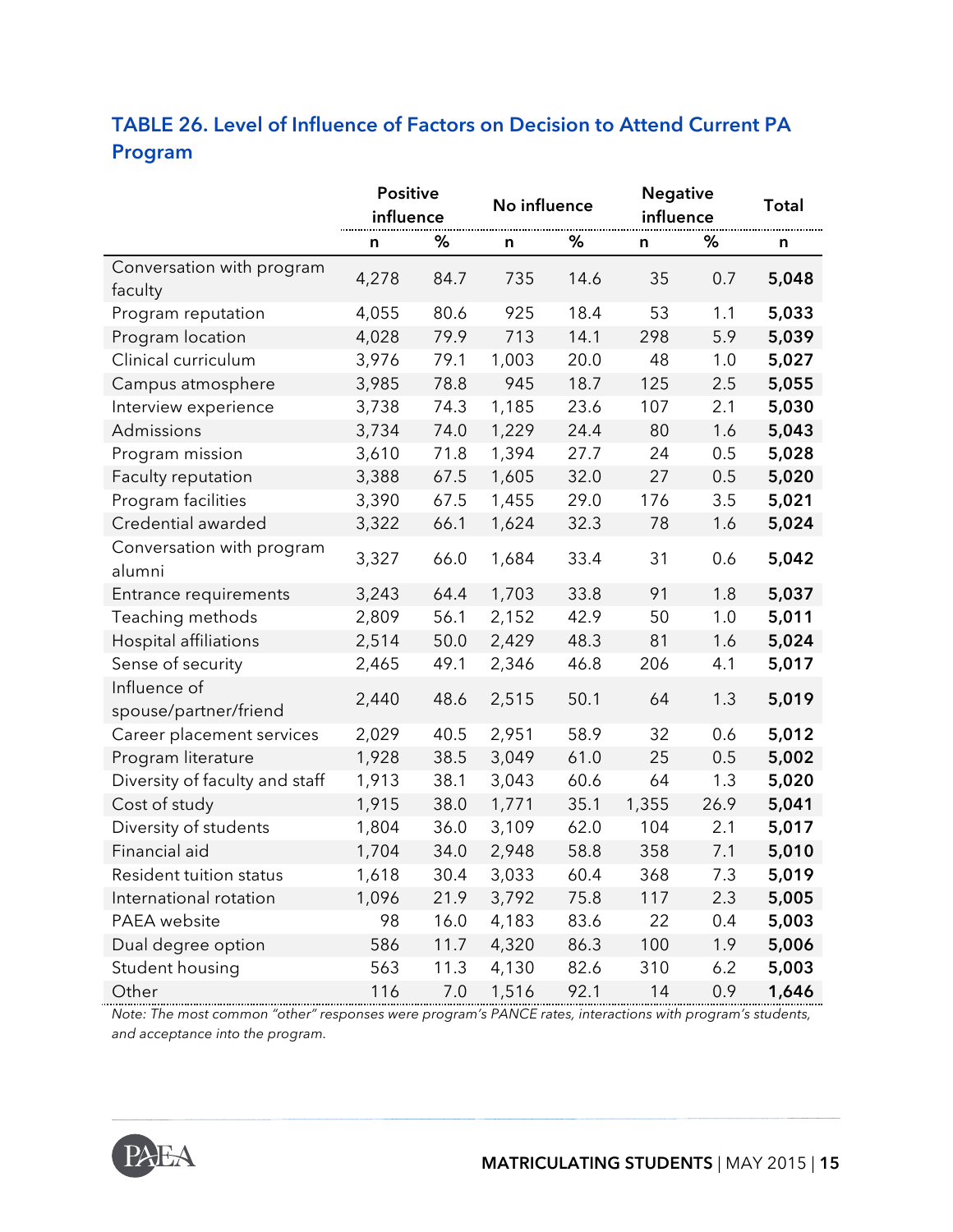## **PRIOR WORK EXPERIENCE**

#### **TABLE 27. Students' Health Care Experience and Types of Experience**

|                                              | n           | ℅    |
|----------------------------------------------|-------------|------|
| Has health care work or volunteer experience | 4.851       | 95.7 |
| No work or volunteer health care experience  | 219         | 43   |
| Total                                        | 5.070 100.0 |      |

| <b>Most Common Types of Health Care Experiences</b> | n     | ℅    |
|-----------------------------------------------------|-------|------|
| Nursing assistant                                   | 1,233 | 26.3 |
| Medical assistant                                   | 1,018 | 21.7 |
| EMT/paramedic                                       | 948   | 20.2 |
| Emergency room technician                           | 622   | 13.3 |
| Home health aide                                    | 552   | 11.8 |

*Note: Respondents were able to select more than one answer choice; thus, answers do not total 100%. Only the top five most frequent answer selections were included in this table. Over 50 unique types of experiences or settings were represented among respondents.*

#### **TABLE 28. Weeks of Health Care Experience by Type**

|                   | n     | M | <b>SD</b>                                |  | P10 P25 P50 P75  |       | <b>P90</b> | %<br>reporting |
|-------------------|-------|---|------------------------------------------|--|------------------|-------|------------|----------------|
| Direct patient    |       |   | 4,117 141.0 231.51 12.0 32.0             |  | 70.0 150.0 312.0 |       |            | 84.9           |
| care              |       |   |                                          |  |                  |       |            |                |
| Other health care | 2.425 |   | 89.7 185.30 5.0 10.0                     |  | 35.0             | 100.0 | 200.0      | 49.9           |
| experience        |       |   |                                          |  |                  |       |            |                |
| <b>Total</b>      | 4.370 |   | 182.6 287.82 20.0 46.0 100.0 200.0 416.0 |  |                  |       |            | 90.1           |

#### **TABLE 29. Participation in Volunteer Community Service**

|                                             | n           | %      |
|---------------------------------------------|-------------|--------|
| Has participated in community service 2,202 |             | 44.4   |
| No community service experience             | 2,757       | - 55.6 |
| Total                                       | 4.959 100.0 |        |

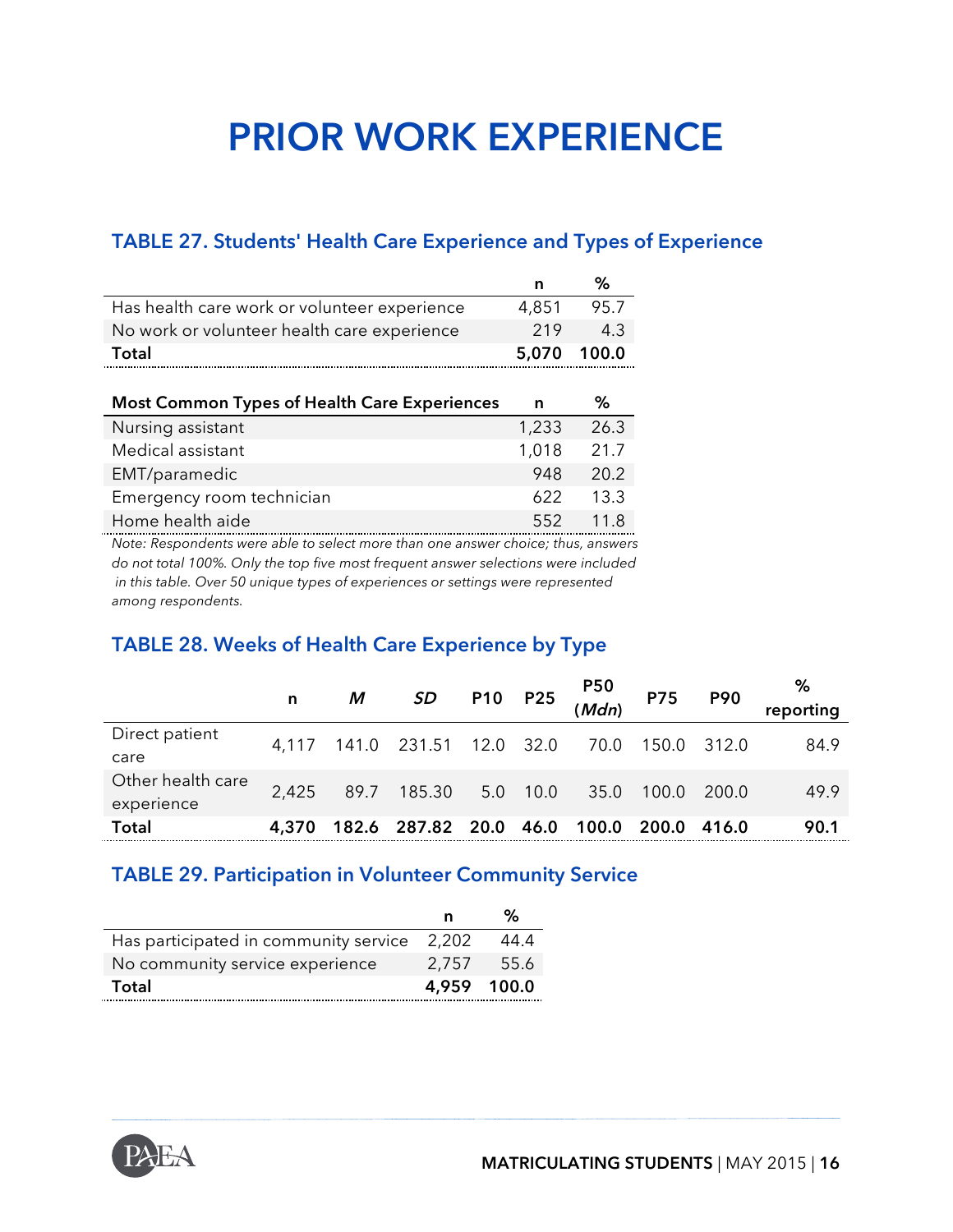### **TABLE 30. Weeks of Health Care Experience by Setting Location**

|                                      | n     | М    | SD     | <b>P10</b> | <b>P25</b> | <b>P50</b> | <b>P75</b> | <b>P90</b> | %         |
|--------------------------------------|-------|------|--------|------------|------------|------------|------------|------------|-----------|
|                                      |       |      |        |            |            | (Mdn)      |            |            | reporting |
| International medical<br>setting     | 576   | 13.7 | 87.87  | 1.0        | 1.0        | 2.0        | 6.0        | 18.6       | 26.2      |
| International non-medical<br>setting | 421   | 18.5 | 53.49  | 1.0        | 2.0        | 4.0        | 10.0       | 52.0       | 19.1      |
| U.S. medical setting                 | 1.069 | 57.2 | 122.04 | 2.0        | 5.0        | 16.0       | 52.0       | 148.0      | 48.5      |
| U.S. non-medical setting             | 1,005 | 41.4 | 130.30 | 2.0        | 3.0        | 10.0       | 40.0       | 100.0      | 45.6      |
| Total                                | 1.961 | 60.4 | 146.14 | 2.0        | 4.0        | 15.0       | 55.0       | 148.0      | 89.1      |

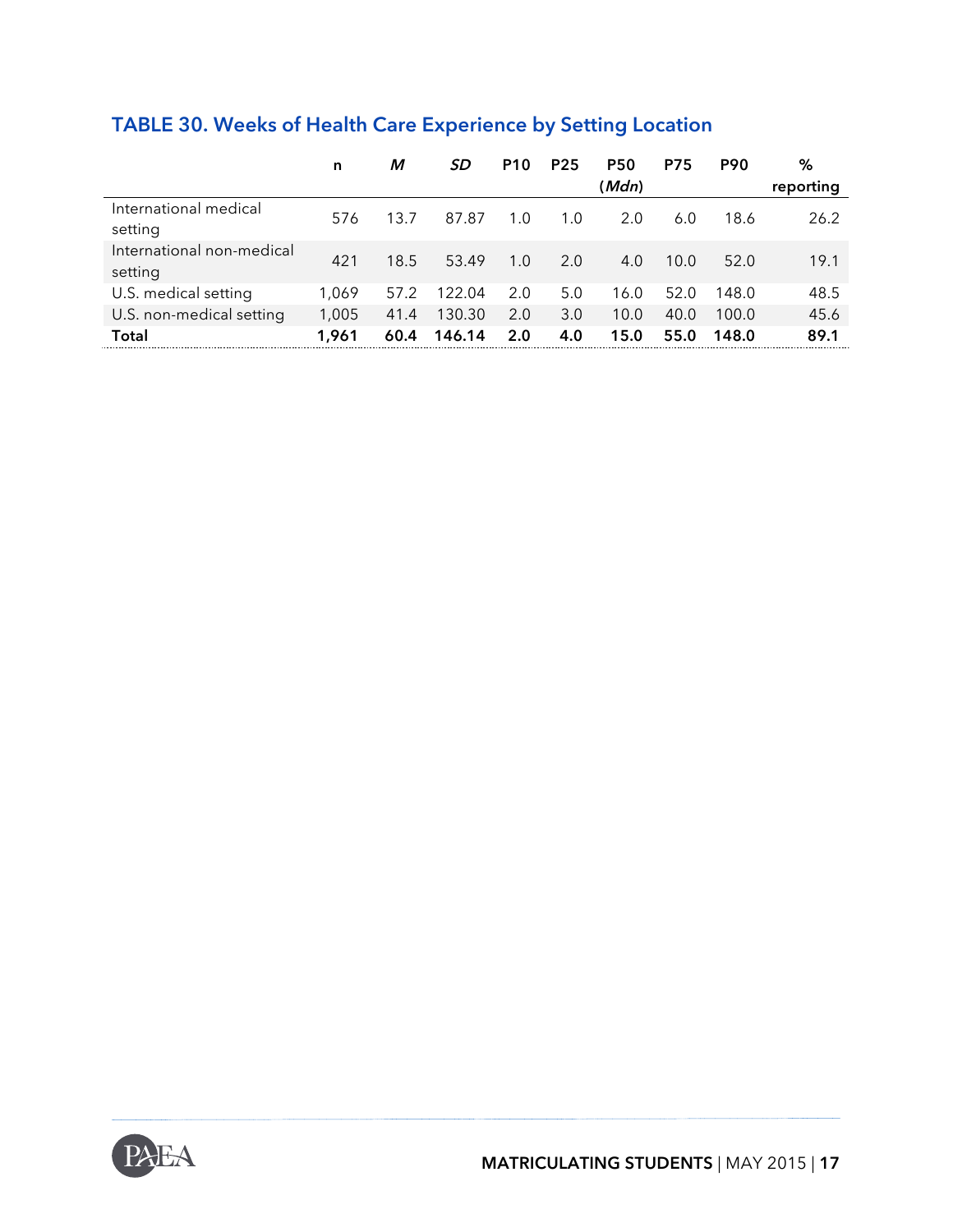## **FUTURE PRACTICE**

#### **TABLE 31. Desirability of Future Practice Environments**

|                             | <b>Desirable</b> |      |                  | <b>Neutral</b> |       | Undesirable |       |
|-----------------------------|------------------|------|------------------|----------------|-------|-------------|-------|
|                             | n                | ℅    | n                | %              | n     | ℅           | n     |
| Suburban                    | 3,907            | 78.3 | 830              | 16.6           | 257   | 5.1         | 4,994 |
| Urban                       | 3,360            |      | 67.9 1,142 23.1  |                | 448   | 9.0         | 4,950 |
| Medically underserved areas | 3,396            | 67.9 | 1,207            | -24.1          | 399   | 8.0         | 5,002 |
| Rural                       | 2,714            | 54.4 | 1,280            | 25.6           | 1,001 | 20.0        | 4,995 |
| Inner city                  | 1,970            | 39.4 | 1,451 29.1       |                | 1,569 | 31.4        | 4.990 |
| Outside the U.S.            | 1.917            | 38.4 | 1,355 27.2       |                | 1,718 | 34.4        | 4,990 |
| Military                    | 1,228            | 24.7 | 1,577            | 31.7           | 2,174 | 43.6        | 4,979 |
| Federal/state prison system | 474              | 9.5  | 1,193 24.0 3,294 |                |       | 66.4        | 4,961 |

### **TABLE 32. Likelihood of Practicing in a Medically Underserved Area**

|               | n     | %     |
|---------------|-------|-------|
| Very likely   | 902   | 17.9  |
| Likely        | 1,810 | 35.9  |
| Neutral       | 1,479 | 29.3  |
| Unlikely      | 548   | 10.9  |
| Very unlikely | 309   | 6.1   |
| <b>Total</b>  | 5,048 | 100.0 |

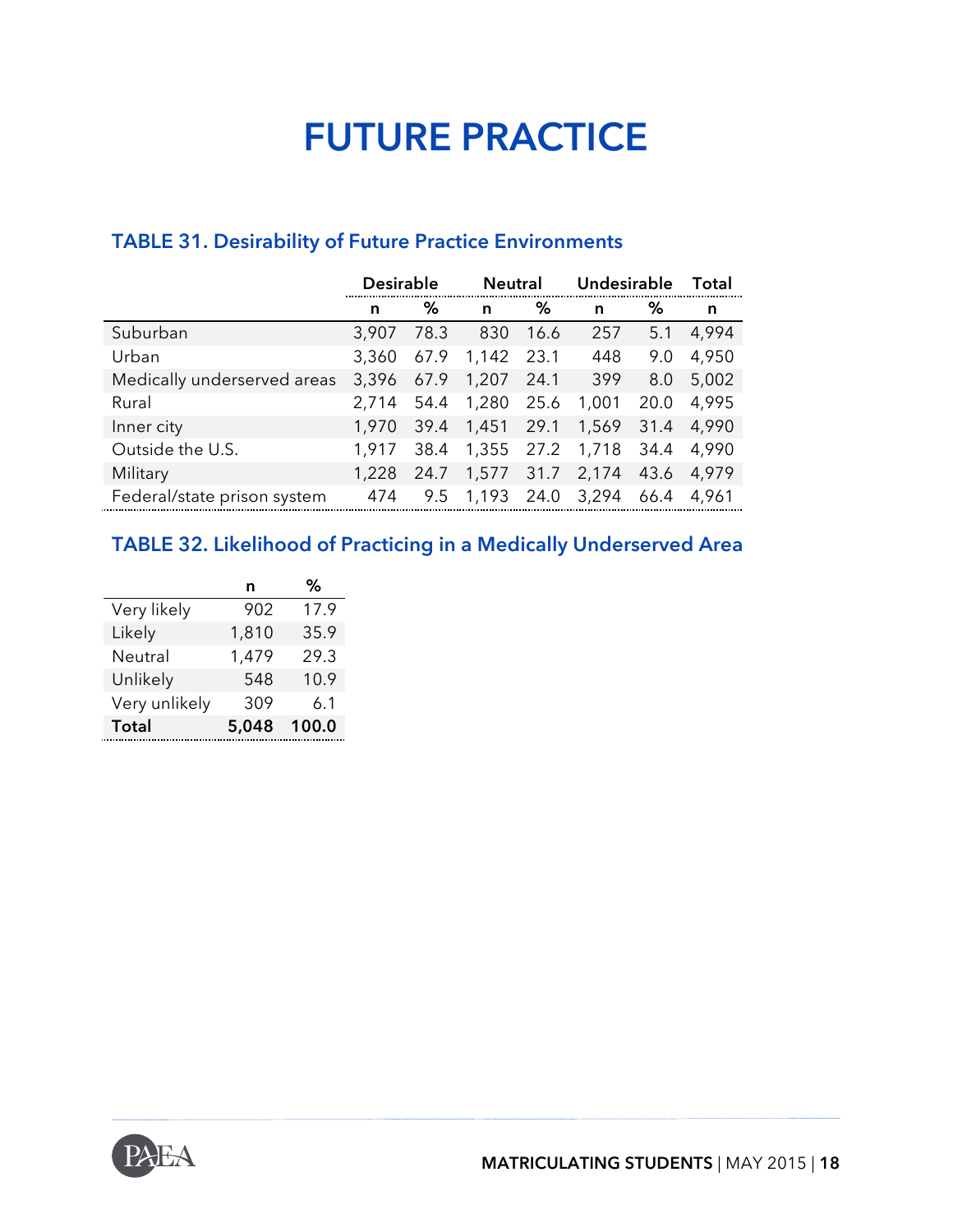| <b>TABLE 33. Intended Specialty and Primary Care</b> |  |  |  |
|------------------------------------------------------|--|--|--|
|------------------------------------------------------|--|--|--|

| <b>Primary Care</b>                             | n          | %    |
|-------------------------------------------------|------------|------|
| Students who indicated intending to practice in | 3,254      | 64.4 |
| one or more primary care specialties            |            |      |
|                                                 |            |      |
| <b>Specific Specialty</b>                       | n          | ℅    |
| Family/general practice                         | 2,589 51.2 |      |
| Emergency medicine                              | 2,317      | 45.8 |
| Surgical subspecialties                         | 1,899      | 37.6 |
| General surgery                                 | 1,498      | 29.6 |
| General internal medicine                       | 1,204      | 23.8 |
| General pediatrics                              | 1,148      | 22.7 |
| Dermatology                                     | 1,046      | 20.7 |
| Internal medicine subspecialties                | 959        | 19.0 |
| Obstetrics/gynecology/women's health            | 929        | 18.4 |
| Hospitalist                                     | 875        | 17.3 |
| Pediatrics subspecialties                       | 875        | 17.3 |
| Undecided                                       | 806        | 15.9 |
| Mental health                                   | 55         | 1.1  |
| Geriatrics                                      | 25         | 0.5  |
| Prefer not to answer                            | 17         | 0.3  |
| Other                                           | 46         | 0.9  |
| <b>Total</b>                                    | 16,288     |      |

*Note: Respondents were able to select more than one answer choice; thus, answers do not total 100%.*

### **TABLE 34. Expected Salary after Graduation**

|                      | n     | ℅     |
|----------------------|-------|-------|
| Less than \$50,000   | 7     | 0.1   |
| \$50,000 to \$59,999 | 32    | 0.6   |
| \$60,000 to \$69,999 | 204   | 4.0   |
| \$70,000 to \$79,999 | 1,069 | 21.2  |
| \$80,000 to \$89,999 | 2,237 | 44.4  |
| \$90,000 to \$99,999 | 1,190 | 23.6  |
| \$100,000 or greater | 304   | 6.0   |
| Total                | 5,043 | 100.0 |

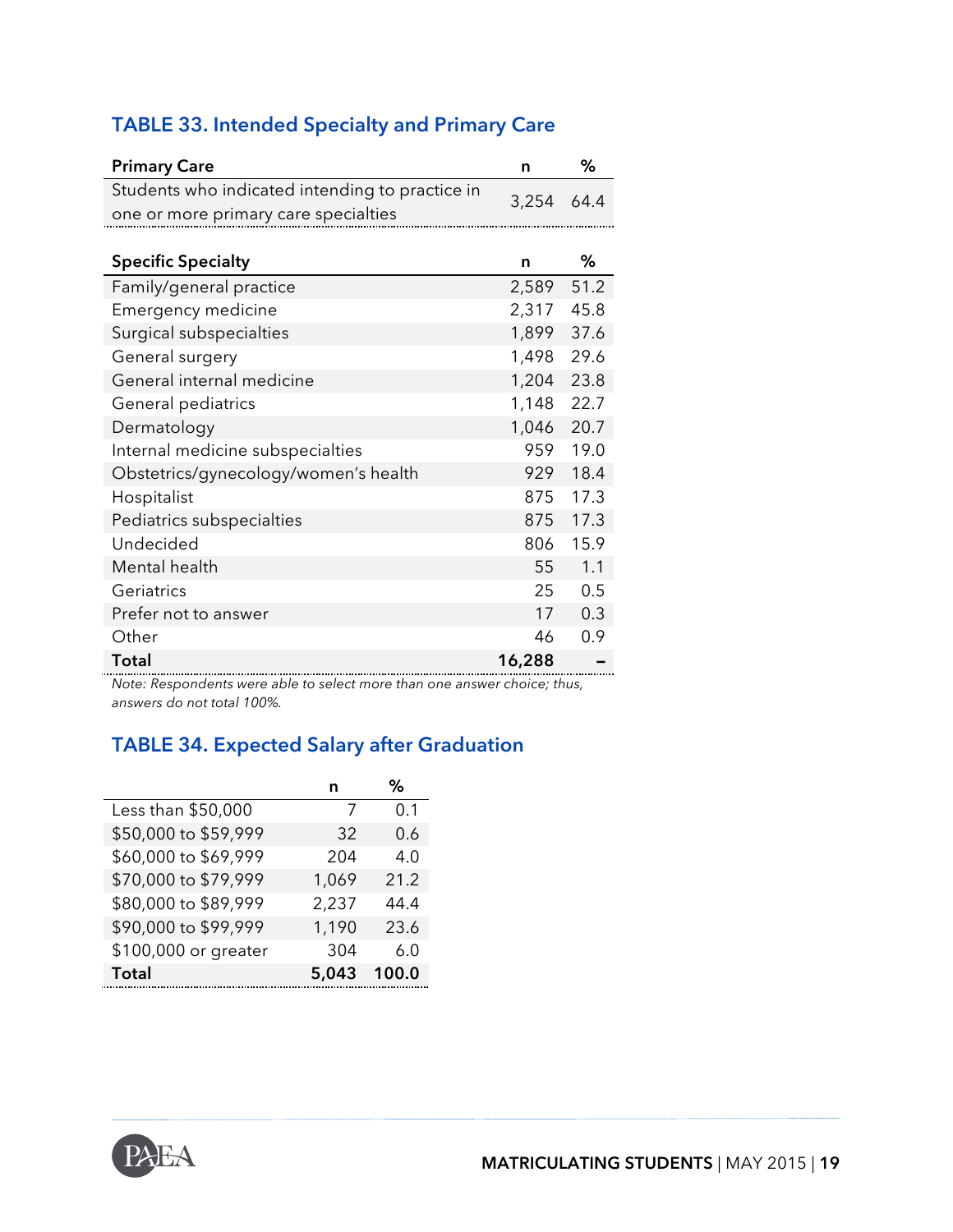|                                          | <b>Essential</b> |      | Very<br>important |      | Somewhat<br>important |      | <b>Not</b><br>important |      | <b>Total</b> |
|------------------------------------------|------------------|------|-------------------|------|-----------------------|------|-------------------------|------|--------------|
|                                          | n                | %    | n                 | %    | $\mathsf{n}$          | %    | $\mathsf{n}$            | %    | n            |
| Work-life balance                        | 3,268            | 65.0 | 1,595             | 31.7 | 152                   | 3.0  | 11                      | 0.2  | 5,026        |
| Availability of jobs                     | 3,152            | 62.7 | 1,719             | 34.2 | 135                   | 2.7  | 21                      | 0.4  | 5,027        |
| Secure, stable future                    | 3,137            | 62.5 | 1,653             | 32.9 | 213                   | 4.2  | 15                      | 0.3  | 5,018        |
| Ability to pay off<br>debt               | 2,702            | 53.7 | 1,683             | 33.4 | 428                   | 8.5  | 220                     | 4.4  | 5,033        |
| Supervising<br>physician<br>relationship | 2,579            | 51.4 | 1,952             | 38.9 | 432                   | 8.6  | 56                      | 1.1  | 5,019        |
| High income<br>potential                 | 1,206            | 24.0 | 2,496             | 49.8 | 1,206                 | 24.0 | 109                     | 2.2  | 5,017        |
| Expression of<br>personal values         | 1,159            | 23.2 | 2,387             | 47.7 | 1,292                 | 25.8 | 163                     | 3.3  | 5,001        |
| Flexible working<br>schedule             | 996              | 19.9 | 2,340             | 46.7 | 1,561                 | 31.1 | 115                     | 2.3  | 5,012        |
| Working for social<br>change             | 973              | 19.5 | 1,961             | 39.3 | 1,732                 | 34.7 | 328                     | 6.6  | 4,994        |
| High level of<br>autonomy                | 892              | 17.8 | 2,417             | 48.3 | 1,527                 | 30.5 | 173                     | 3.5  | 5,009        |
| Creativity and<br>initiative             | 881              | 17.7 | 2,375             | 47.6 | 1,531                 | 30.7 | 203                     | 4.1  | 4,990        |
| Leadership potential                     | 837              | 16.7 | 2,295             | 45.8 | 1,652                 | 33.0 | 225                     | 4.5  | 5,009        |
| Opportunity for<br>innovation            | 707              | 14.1 | 2,155             | 43.0 | 1,861                 | 37.2 | 284                     | 5.7  | 5,007        |
| Social recognition of<br>status          | 305              | 6.1  | 1,023             | 20.5 | 2,135                 | 42.7 | 1,537                   | 30.7 | 5,000        |

### **TABLE 35. Rating of the Importance of Factors Related to Career Choices**

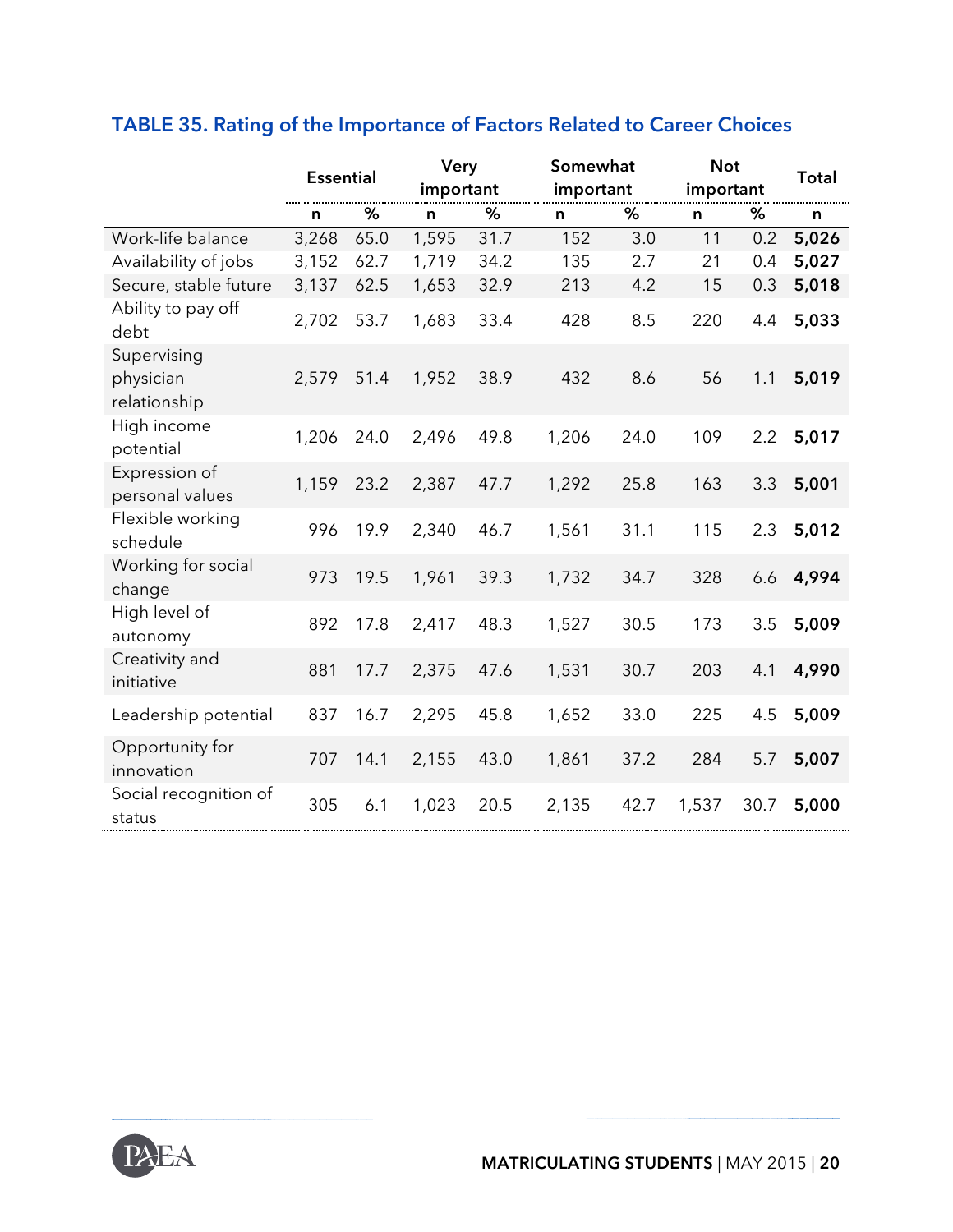## **DEMOGRAPHICS**

### **TABLE 36. Age at Time of Matriculation**

| n | М |  | SD P10 P25 P50 P75 P90                         |  | %         |
|---|---|--|------------------------------------------------|--|-----------|
|   |   |  | (Mdn)                                          |  | reporting |
|   |   |  | Years 5,081 26.3 5.62 22.0 23.0 24.0 28.0 33.0 |  | 95.3      |

#### **TABLE 37. Gender**

|                      | n           | ℅    |
|----------------------|-------------|------|
| Female               | 3,680       | 72.9 |
| Male                 | 1,347       | 26.7 |
| Prefer not to answer | 24          | 0.5  |
| Total                | 5,051 100.0 |      |

#### **TABLE 38. Ethnicity**

|                                               |       | %     |
|-----------------------------------------------|-------|-------|
| Hispanic, Latino, or Spanish in origin        | 313   | 6.2   |
| Non-Hispanic, Latino, or Spanish in<br>origin | 4,625 | 91.8  |
| Prefer not to answer                          | 100   | 2.O   |
| Total                                         | 5,043 | 100.0 |

#### **TABLE 39. Race**

|                                     | n     | ℅     |
|-------------------------------------|-------|-------|
| White                               | 4,146 | 82.4  |
| Asian                               | 405   | 8.1   |
| <b>Black or African American</b>    | 157   | 3.1   |
| Multi-racial                        | 58    | 1.2   |
| American Indian or Alaskan Native   | 37    | 0.7   |
| Native Hawaiian or Pacific Islander | 29    | 0.6   |
| Prefer not to answer                | 130   | 2.9   |
| Other                               | 71    | 1.4   |
| Total                               | 5,033 | 100.0 |

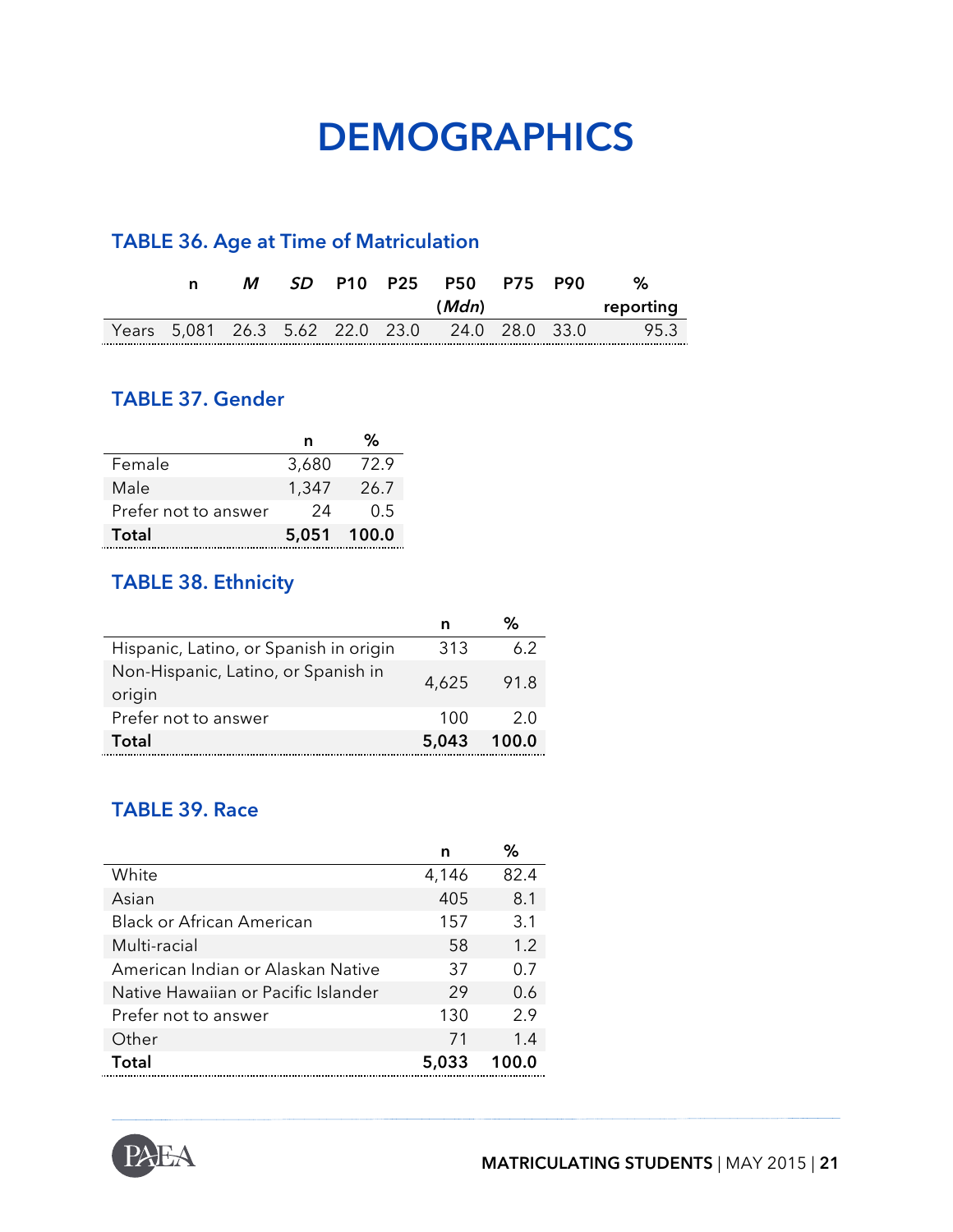|                      | n     | %    |
|----------------------|-------|------|
| Suburban             | 3,147 | 62.5 |
| Rural                | 1,605 | 31.9 |
| Urban                | 965   | 19.2 |
| Inner city           | 324   | 6.4  |
| Overseas             | 185   | 3.7  |
| Military             | 8     | 0.2  |
| Prefer not to answer | 36    | 0.7  |
| Other                | 10    | 0.2  |
| <b>Total</b>         | 6,280 |      |

### **TABLE 40. Environments Where Students Spent a Majority of Their Lives**

*Note: Respondents were able to select more than one answer choice; thus, answers do not total 100%.* 

#### **TABLE 41. Civil Status**

|                                      | n     | ℅     |
|--------------------------------------|-------|-------|
| Single                               | 3,541 | 70.2  |
| Married                              | 1,282 | 25.4  |
| Divorced                             | 104   | 2.1   |
| Domestic partnership/civil union     | 61    | 1.2   |
| Separated, but still legally married | 27    | 0.5   |
| Widowed                              | 3     | 0.0   |
| Prefer not to answer                 | 29    | 0.5   |
| Total                                | 5,047 | 100.0 |

### **TABLE 42. Number of Dependents**

|                         | n | М | SD Mdn     |           |
|-------------------------|---|---|------------|-----------|
|                         |   |   |            | reporting |
| Dependents 748 2.1 1.20 |   |   | $\sim$ 2.0 | 14 O      |

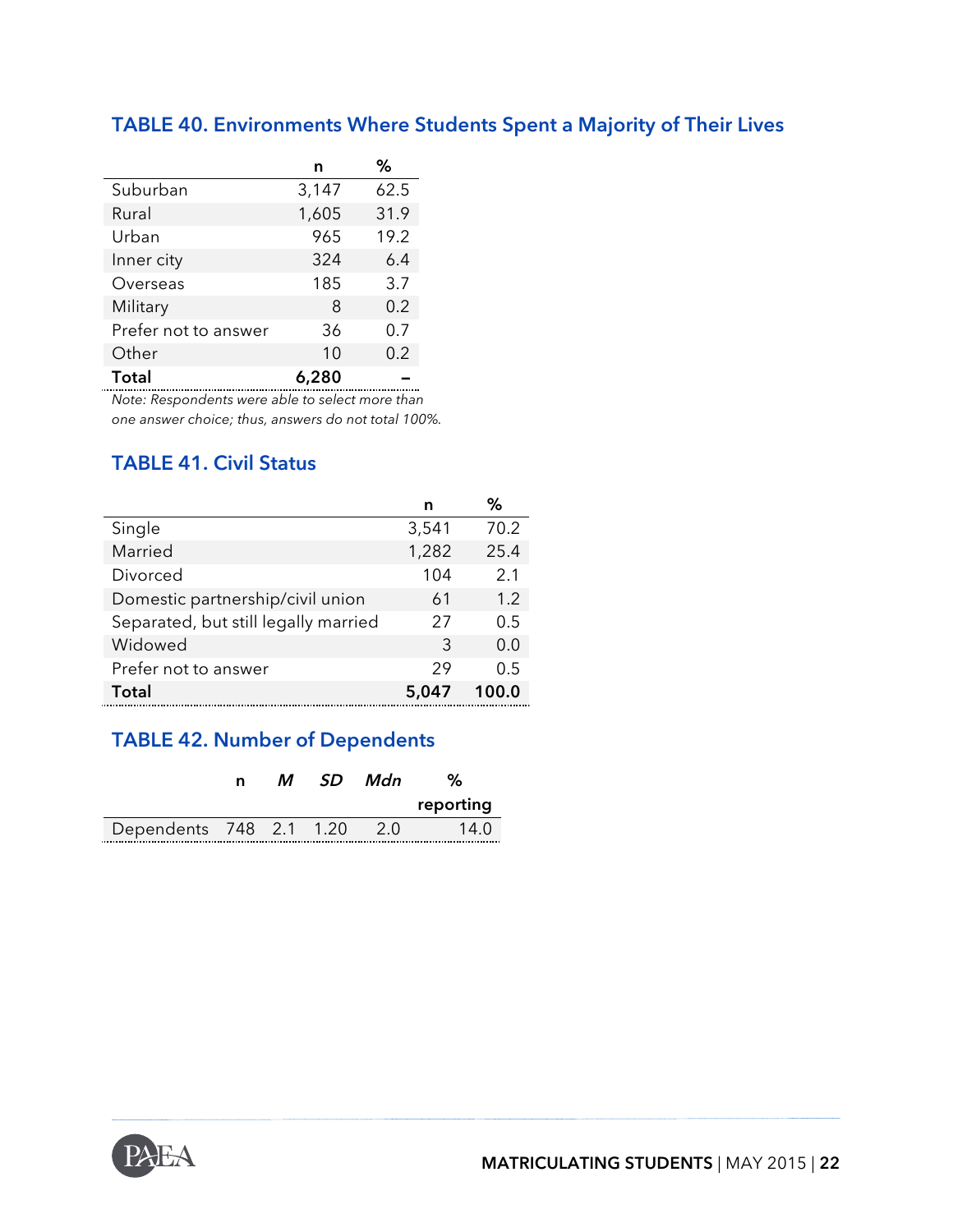|                                  | Dependent |       |       | Non-<br>Dependent |
|----------------------------------|-----------|-------|-------|-------------------|
|                                  | n         | ℅     | n     | ℅                 |
| Less than \$25,000               | 35        | 2.1   | 1,038 | 30.6              |
| \$25,000 to \$49,999             | 106       | 6.5   | 689   | 20.3              |
| \$50,000 to \$74,999             | 180       | 11.1  | 494   | 14.5              |
| \$75,000 to \$99,999             | 233       | 14.3  | 289   | 8.5               |
| \$100,000 to \$149,999           | 390       | 24.0  | 237   | 7.0               |
| \$150,000 to \$199,999           | 206       | 12.7  | 87    | 2.6               |
| \$200,000 or greater             | 203       | 12.5  | 84    | 2.5               |
| Do not know/prefer not to answer | 275       | 16.9  | 479   | 14.1              |
| Total                            | 1,628     | 100.0 | 3,397 | 100.0             |

### **TABLE 43. Gross Household Income by Dependent Status**

*Note: "Dependent" indicates students are claimed by their parent(s)/guardian(s) for tax reasons, while "non-dependent" indicates students claim themselves for tax reasons.*

#### **TABLE 44. Highest Level of Education Obtained by Parents or Guardians**

|                                                   | n     | %     |
|---------------------------------------------------|-------|-------|
| Some high school                                  | 174   | 3.5   |
| High school/GED                                   | 731   | 14.5  |
| Some college                                      | 560   | 11.1  |
| Associate's degree                                | 410   | 8.2   |
| Bachelor's degree                                 | 1,663 | 33.1  |
| Master's degree                                   | 976   | 19.4  |
| Academic doctorate (e.g., PhD, EdD)               | 124   | 2.5   |
| Professional doctorate (e.g., MD, DO, PharmD, JD) | 389   | 7.7   |
| Total                                             | 5,027 | 1በበ በ |

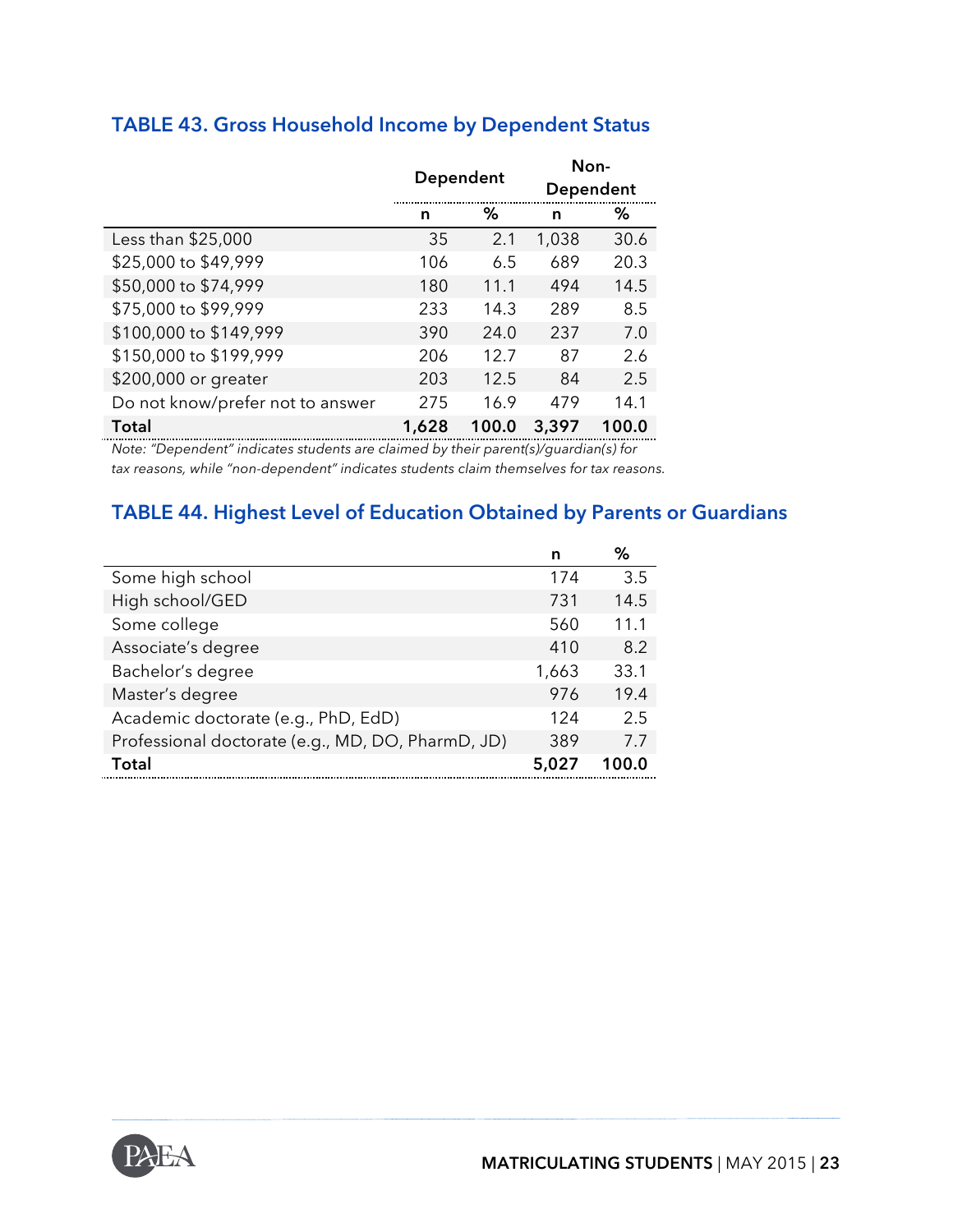## **INDEBTEDNESS**

#### **TABLE 45. Outstanding Educational Debt**

|                                 |       | %     |
|---------------------------------|-------|-------|
| Outstanding educational debt    | 2,407 | 47.8  |
| No outstanding educational debt | 2,484 | 49.3  |
| Prefer not to answer            | 144   | 29    |
| Total                           | 5,035 | 100.0 |

#### **TABLE 46. Amount of Outstanding Educational Debt**

|                   |                                                                     | SD. | <b>P10</b> | <b>P25</b> | <b>P50</b><br>(Mdn) | <b>P75</b> | <b>P90</b> | %<br>reporting |
|-------------------|---------------------------------------------------------------------|-----|------------|------------|---------------------|------------|------------|----------------|
| Amount<br>of Debt | 2,233 \$35,717 \$32,573 \$6,500 \$13,500 \$26,000 \$45,500 \$80,000 |     |            |            |                     |            |            | 92.8           |

*Note: Amounts of debt greater than \$250,000 were coded as missing and excluded from analysis.*

#### **TABLE 47. Methods of Financing College (or Other Pre-Physician Assistant Education), as Percentage of Total Means of Financing**

|                       |       |      |           |                 |      |                     |            |       | %             |
|-----------------------|-------|------|-----------|-----------------|------|---------------------|------------|-------|---------------|
|                       | n     | M    | <b>SD</b> | P <sub>10</sub> | P25  | <b>P50</b><br>(Mdn) | <b>P75</b> | P90   | report<br>ing |
|                       |       |      |           |                 |      |                     |            |       |               |
| Loans                 | 2,262 | 54.6 | 32.52     | 10.0            | 25.0 | 50.0                | 85.0       | 100.0 | 42.4          |
| Other family support  | 2,316 | 51.2 | 34.37     | 10.0            | 20.0 | 50.0                | 85.0       | 100.0 | 43.5          |
| Scholarships or       |       |      |           |                 |      |                     |            |       |               |
| awards from the       | 1,823 | 36.8 | 29.55     | 5.0             | 10.0 | 25.0                | 55.0       | 85.0  | 34.2          |
| college/university    |       |      |           |                 |      |                     |            |       |               |
| Money earned by       | 283   | 31.4 | 28.82     | 5.0             | 10.0 | 20.0                | 50.0       | 80.0  | 5.3           |
| spouse or partner     |       |      |           |                 |      |                     |            |       |               |
| Scholarships awarded  | 1,349 | 29.6 | 30.47     | 5.0             | 5.0  | 15.0                | 50.0       | 80.0  | 25.3          |
| from external sources |       |      |           |                 |      |                     |            |       |               |
| Personal income and   |       |      |           |                 |      |                     |            |       |               |
| savings               |       |      |           |                 |      |                     |            |       |               |
| Work study program    | 337   | 10.9 | 15.43     | 2.0             | 5.0  | 5.0                 | 10.0       | 20.0  | 6.3           |
| Other source(s)       | 239   | 57.8 | 35.76     | 10.0            | 25.0 | 60.0                | 100.0      | 100.0 | 4.5           |
|                       | 1,527 | 25.7 | 27.78     | 5.0             | 8.0  | 15.0                | 30.0       | 78.4  | 28.7          |

*Note: Zeros (0) were excluded from analysis.*

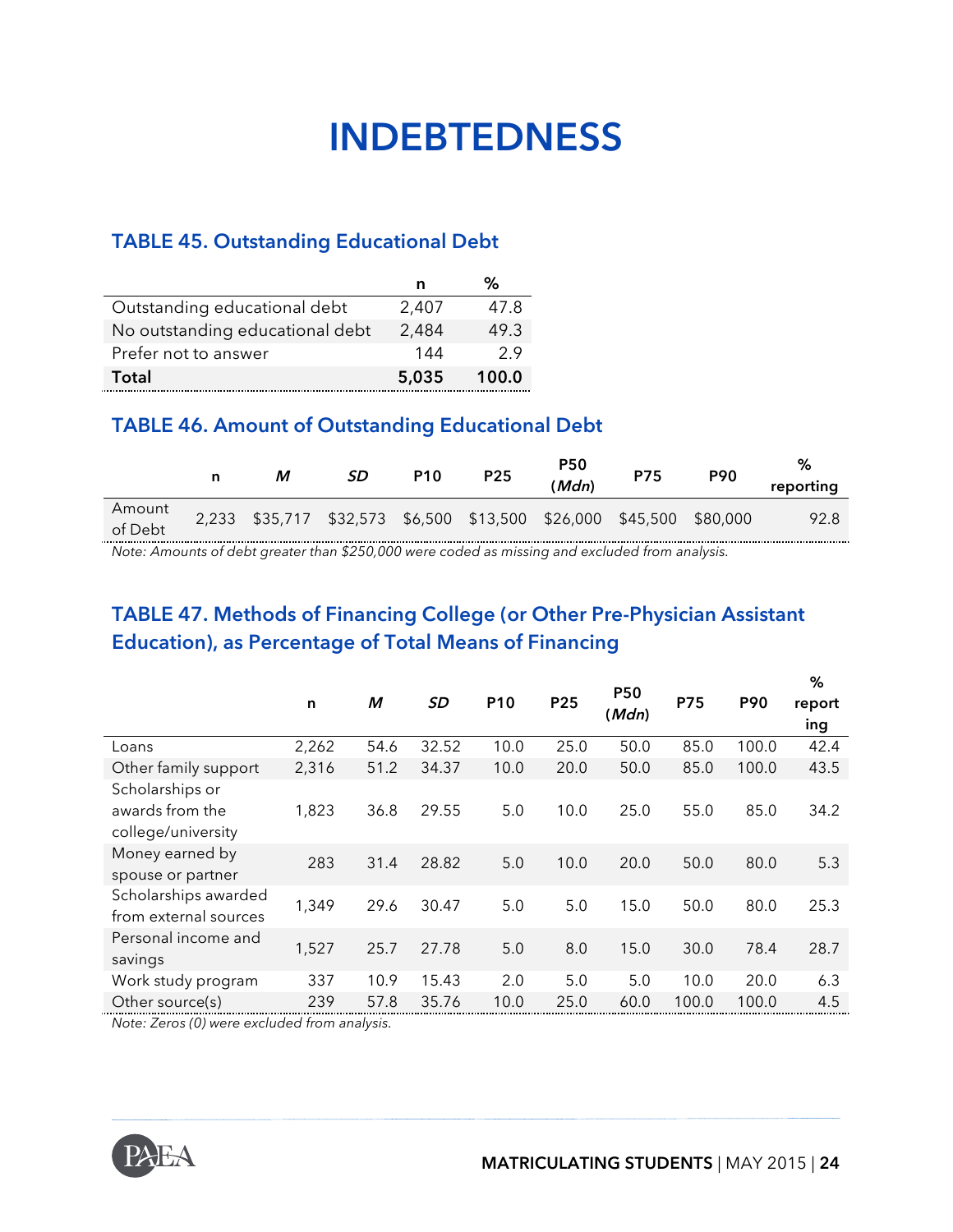|                                                          | n     | M    | <b>SD</b> | P <sub>10</sub> | P25  | <b>P50</b><br>(Mdn) | <b>P75</b> | P90   | %<br>report<br>ing |
|----------------------------------------------------------|-------|------|-----------|-----------------|------|---------------------|------------|-------|--------------------|
| Loans                                                    | 3,649 | 85.1 | 22.51     | 50.0            | 80.0 | 97.0                | 100.0      | 100.0 | 68.5               |
| Other family support                                     | 1,149 | 42.1 | 36.10     | 5.0             | 10.0 | 25.0                | 80.0       | 100.0 | 21.6               |
| Scholarships awarded<br>from external sources            | 355   | 34.3 | 35.34     | 5.0             | 5.0  | 15.0                | 55.0       | 100.0 | 6.7                |
| Money earned by<br>spouse or partner                     | 516   | 27.0 | 26.09     | 5.0             | 10.0 | 20.0                | 40.0       | 70.0  | 9.7                |
| Work study program                                       | 47    | 26.1 | 37.18     | 1.8             | 5.0  | 10.0                | 20.0       | 100.0 | 0.9                |
| Scholarships or awards<br>from the<br>college/university | 434   | 24.5 | 25.41     | 5.0             | 5.0  | 15.0                | 30.8       | 60.0  | 8.1                |
| Personal income and<br>savings                           | 1,164 | 22.2 | 25.11     | 5.0             | 5.0  | 10.0                | 25.0       | 50.0  | 21.8               |
| Other source(s)                                          | 156   | 69.1 | 35.01     | 10.0            | 40.0 | 90.0                | 100.0      | 100.0 | 2.9                |

#### **TABLE 48. Intended Methods of Financing PA Education, as Percentage of Total Means of Financing**

*Note: Zeros (0) were excluded from analysis.*

#### **TABLE 49. Consumer Debt**

|                      | n           |      |
|----------------------|-------------|------|
| Holds consumer debt  | 1.693       | 33.8 |
| No consumer debt     | 3,079       | 61.5 |
| Prefer not to answer | 234         | 47   |
| Total                | 5,006 100.0 |      |

#### **TABLE 50. Type and Amount of Consumer Debt**

|                  | n     | М         | SD        | P <sub>10</sub> | P <sub>25</sub> | <b>P50</b><br>(Mdn) | <b>P75</b> | <b>P90</b> | %<br>reporting |
|------------------|-------|-----------|-----------|-----------------|-----------------|---------------------|------------|------------|----------------|
| Credit cards     | .047  | \$5,118   | \$11,385  | \$500           | \$1,200         | \$3,000             | \$6,000    | \$10,000   | 61.8           |
| Car loans        | 857   | \$12,911  | \$9,412   | \$3,500         | \$6,000         | \$10,000            | \$17,000   | \$25,000   | 50.6           |
| Mortgage(s)      | 428   | \$156,136 | \$106,461 | \$60,000        | \$90,750        | \$130,000           | \$200,000  | \$293,700  | 25.3           |
| Other            |       |           |           |                 |                 |                     |            |            |                |
| consumer<br>debt | 88    | \$10,855  | \$25,359  | \$1,000         | \$2,000         | \$4,000             | \$10,000   | \$20,000   | 5.2            |
| Total            |       |           |           |                 |                 |                     |            |            |                |
| consumer<br>debt | 1,556 | \$54,116  | \$91,794  | \$1,400         | \$4,000         | \$12,000            | \$65,750   | \$174,300  | 91.9           |

*Note: Zeros (0) were excluded from analysis.*

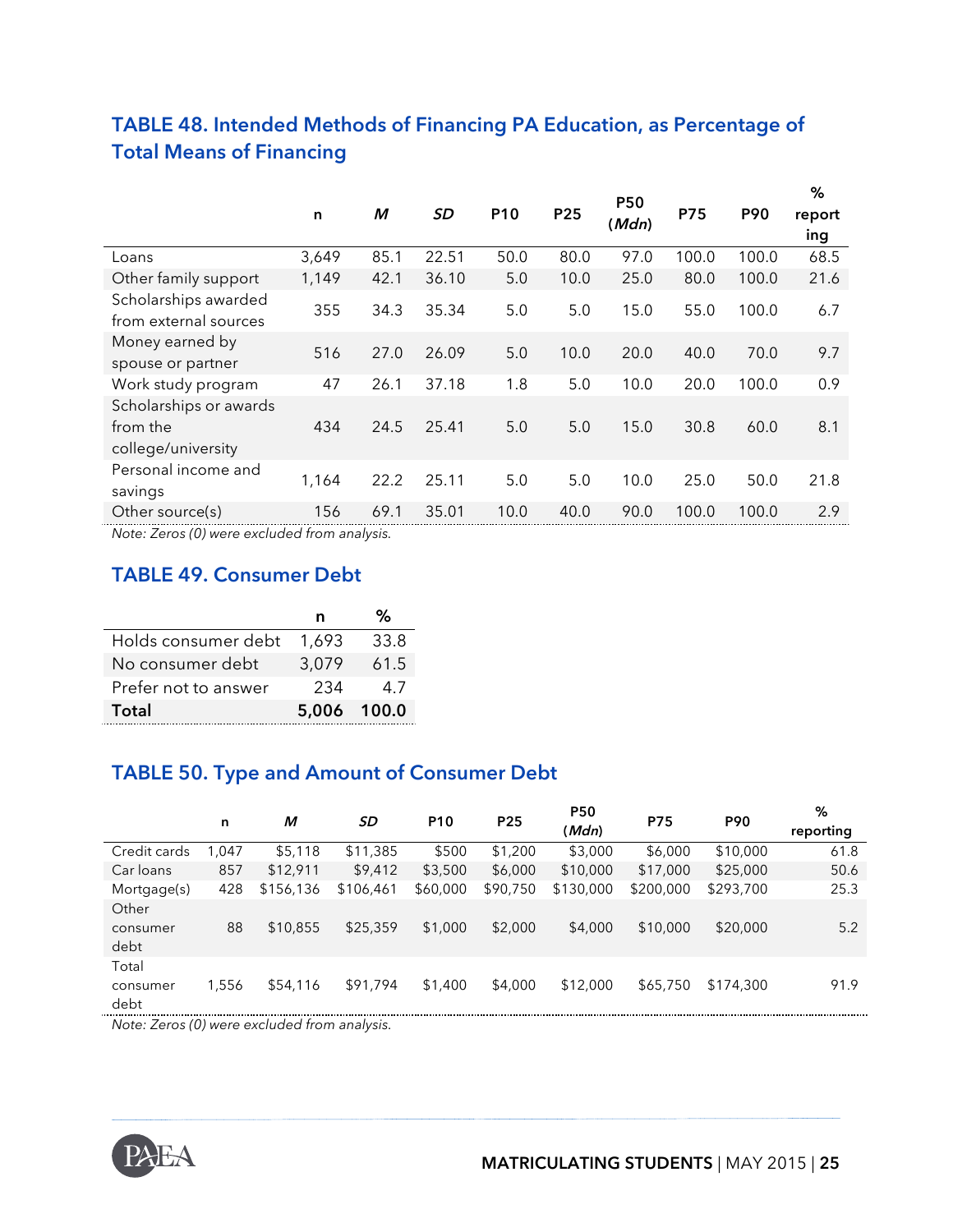### **TABLE 51. Anticipated Debt Load from PA School**

|                        | n     | ℅     |
|------------------------|-------|-------|
| \$0                    | 456   | 9.1   |
| Less than \$25,000     | 334   | 6.7   |
| \$25,000 to \$49,999   | 495   | 9.9   |
| \$50,000 to \$74,999   | 757   | 15.1  |
| \$75,000 to \$99,999   | 1,009 | 20.2  |
| \$100,000 to \$124,999 | 970   | 19.4  |
| \$125,000 to \$149,999 | 512   | 10.2  |
| \$150,000 to \$174,999 | 288   | 5.8   |
| \$175,000 to \$199,999 | 86    | 1.7   |
| \$200,000 or greater   | 92    | 1.8   |
| Total                  | 4.999 | 100.0 |